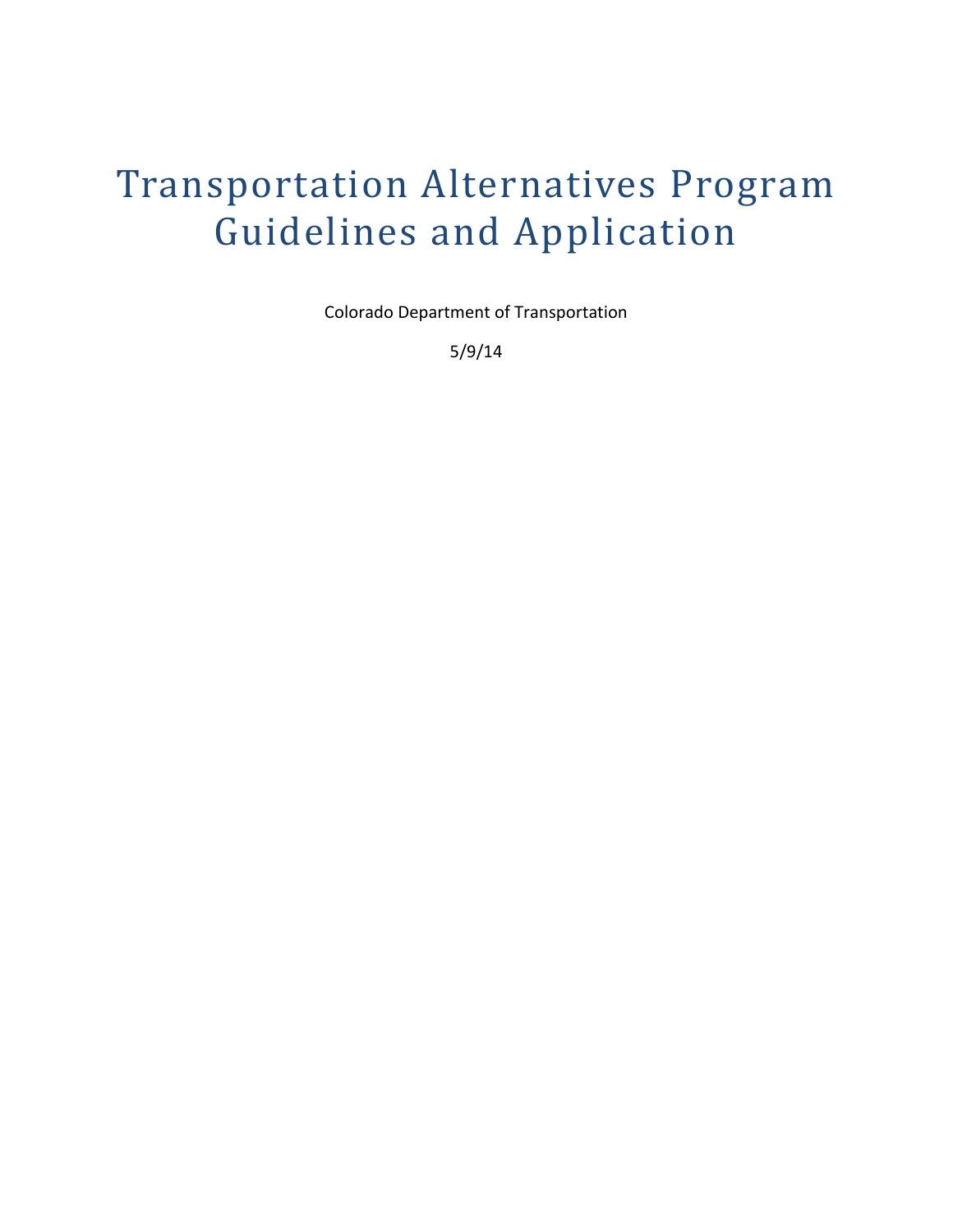## **Table of Contents**

| Appendix C - Reference and Source Guides for the Transportation Alternatives Program24 |  |
|----------------------------------------------------------------------------------------|--|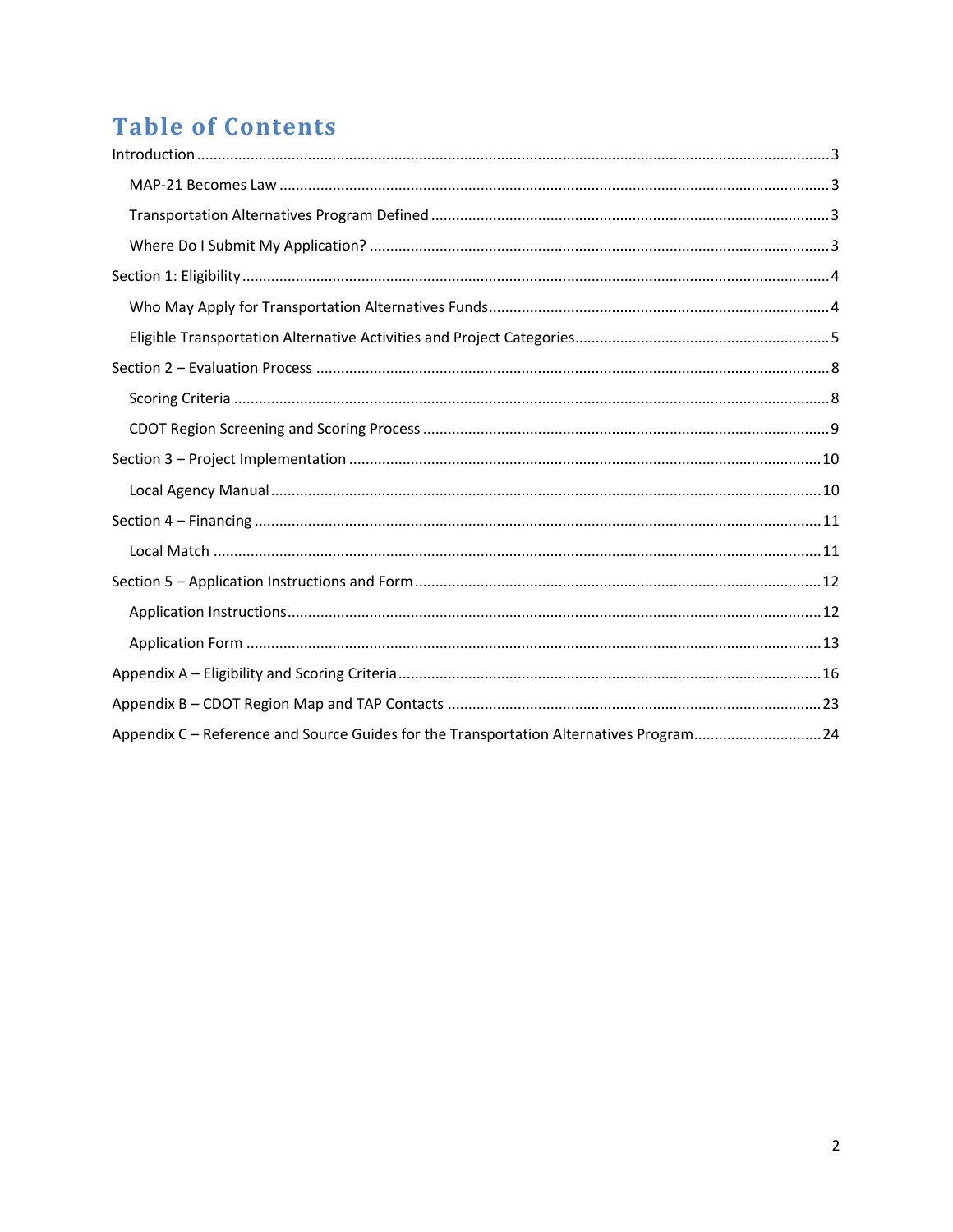## Introduction

#### MAP-21 Becomes Law

On July 6, 2012, President Obama signed into law P.L. 112-141, the Moving Ahead for Progress in the 21st Century Act (MAP-21). MAP-21 provides needed funds and represents a milestone for the U.S. economy. MAP-21 is the first multi-year transportation authorization enacted since 2005 and funds surface transportation programs at over \$105 billion for fiscal years (FY) 2013 and 2014. The legislation transforms the framework for investments to guide the growth and development of the country's vital transportation infrastructure.

### Transportation Alternatives Program Defined

The Transportation Alternatives Program (TAP) was authorized under Section 1122 of MAP-21 and is codified in 23 U.S.C. sections 213(b), and 101(a)(29). Section 1122 provides for the reservation of funds apportioned to a State under section 104(b) of title 23 to carry out the TAP.

The TAP provides funding for programs and projects defined as transportation alternatives, including on- and off-road pedestrian and bicycle facilities, infrastructure projects for improving non-driver access to public transportation and enhanced mobility, community improvement activities, and environmental mitigation; recreational trail program projects; and projects for planning, designing, or constructing boulevards and other roadways largely in the right-of-way of former Interstate System routes or other divided highways.

### Where Do I Submit My Application?

While no two state Transportation Alternatives programs are exactly alike, each state program has several characteristics with which you will want to be familiar. We address these characteristics as they apply to Colorado in the following sections: 1) Eligibility; 2) Evaluation Process; 3) Project Implementation; 4) Financing. The Colorado Department of Transportation (CDOT) is prepared to assist all applicants in understanding the federal requirements of TAP.

CDOT is divided into five engineering regions throughout the state. Each Region is headed by a Regional Transportation Director and has planning staff that will work with you throughout the application process. **Appendix B** shows a map of the CDOT Regions and identifies the CDOT contact for TAP in your region. Each Region has specific guidelines that meet the unique needs and situations for that Region. Therefore, communicating with your CDOT Region is crucial in developing your application.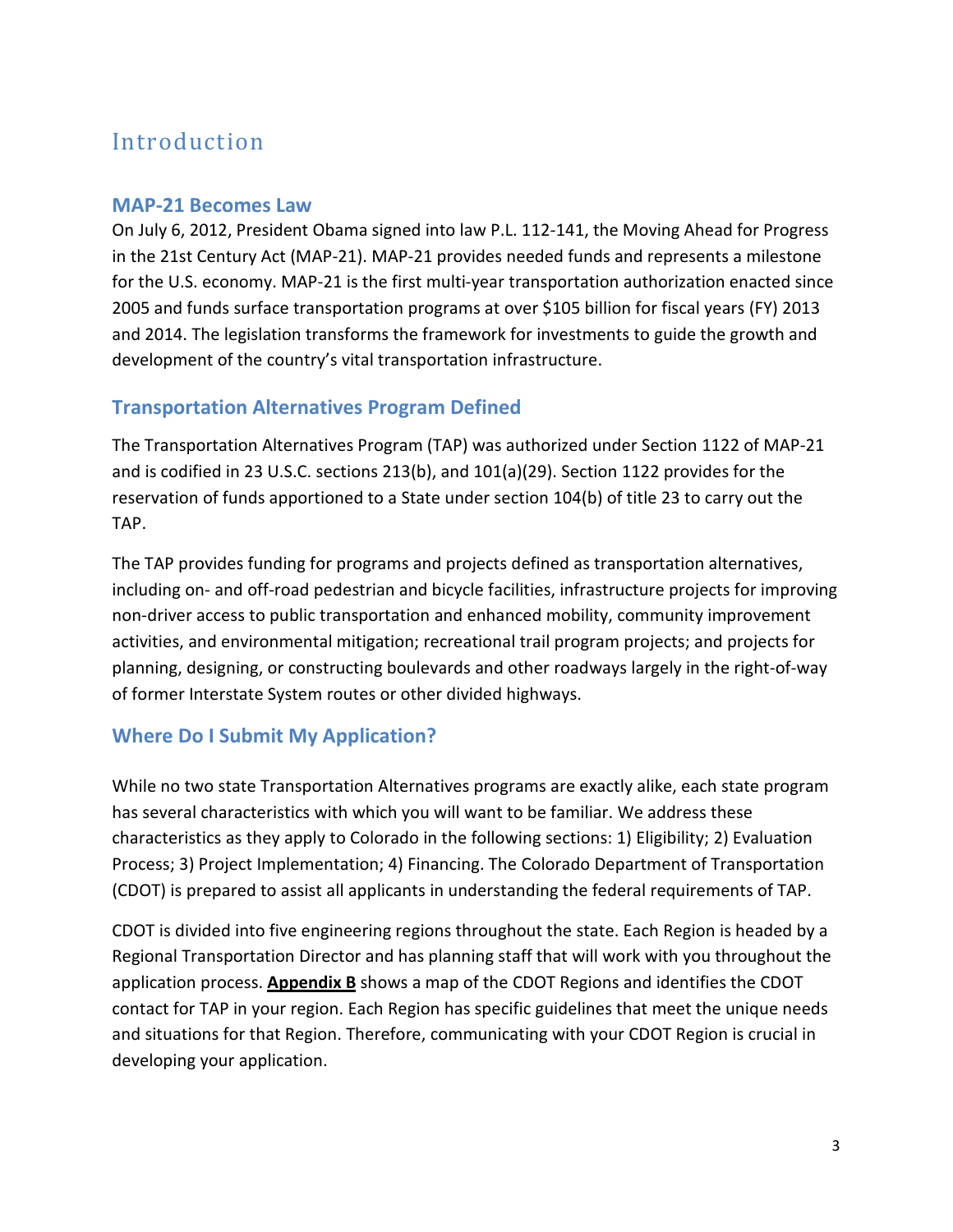## Section 1: Eligibility

### Who May Apply for Transportation Alternatives Funds

Under 23 U.S.C. 213(c)(4)(B), the eligible entities to receive TAP funds are:

- Local governments;
- Regional transportation authorities;
- Transit agencies;
- Natural resource or public land agencies;
- School districts, local education agencies, or schools;
- Tribal governments; and
- Any other local or regional governmental entity with responsibility for oversight of transportation or recreational trails (other than a Metropolitan Planning Organization (MPO) or a State agency) that the State determines to be eligible, consistent with the goals of subsection (c) of section 213 of title 23.

State DOTs and MPOs are not eligible entities as defined under 213(c)(4)(B) and therefore are not eligible project sponsors for TAP funds. However, State DOTs and MPOs may partner with an eligible entity project sponsor to carry out a project.

Nonprofit organizations are not eligible as direct grant recipients for TAP funds unless they qualify through one of the eligible entity categories (e.g., where a nonprofit organization is a designated transit agency or a school). Nonprofits are eligible to partner with any eligible entity on a TAP project, if State or local requirements permit.

Local government entities include any unit of local government below a State government agency, except for MPOs. Examples include city, town, or county agencies.

Transit agencies include any agency responsible for public transportation that is eligible for funds under the Federal Transit Administration (FTA).

Natural resource or public land agencies include any Federal, Tribal, State, or local agency responsible for natural resources or public land administration. Examples include:

- State or local park or forest agencies
- State or local fish and game or wildlife agencies
- Department of the Interior Land Management Agencies
- U.S. Forest Service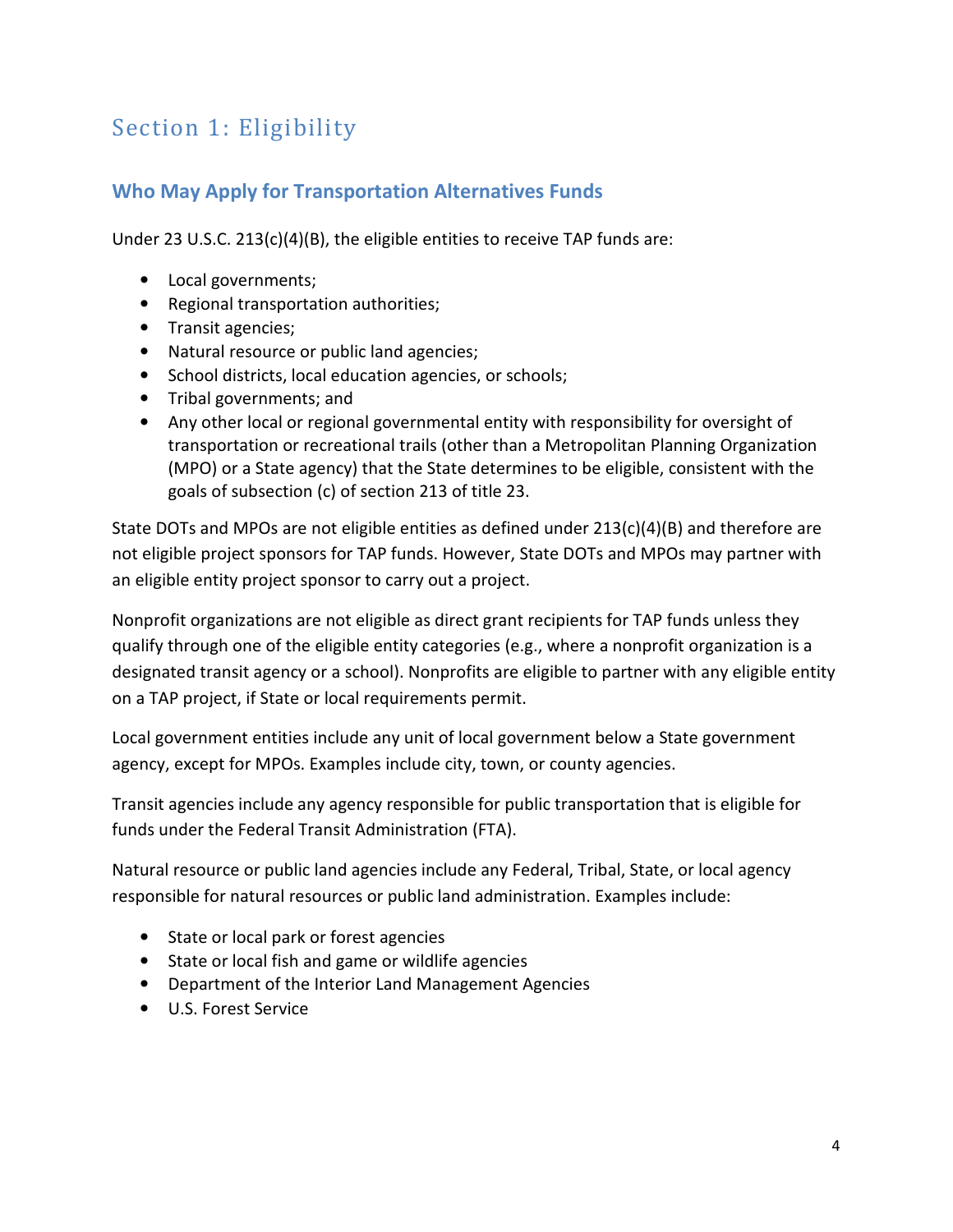## Eligible Transportation Alternative Activities and Project Categories

Under 23 U.S.C. 213(b), eligible activities under the TAP consist of the following. For the purpose of simplicity, CDOT has further defined these activities into three project categories.

- 1. Bicycle/Pedestrian, Non-motorized forms of transportation activities
	- Construction, planning, and design of on-road and off-road trail facilities for pedestrians, bicyclists, and other non-motorized forms of transportation, including sidewalks, bicycle infrastructure, pedestrian and bicycle signals, traffic calming techniques, lighting and other safety-related infrastructure, and transportation projects to achieve compliance with the Americans with Disabilities Act of 1990 (42 USC 12101 et seq.).
	- Construction, planning, and design of infrastructure-related projects and systems that will provide safe routes for non-drivers, including children, older adults, and individuals with disabilities to access daily needs.
	- Conversion and use of abandoned railroad corridors for trails for pedestrians, bicyclists, or other non-motorized transportation users.
- 2. Environmental Mitigation transportation activities
	- Any environmental mitigation activity, including pollution prevention and pollution abatement activities and mitigation to
		- i. Address stormwater management, control, and water pollution prevention or abatement related to highway construction or due to highway runoff, including activities described in sections 133(b)(11), 328(a), and 329 of title 23; or
		- ii. Reduce vehicle-caused wildlife mortality or to restore and maintain connectivity among terrestrial or aquatic habitats.
	- Vegetation management practices in transportation rights-of-way to improve roadway safety, prevent against invasive species, and provide erosion control; and
	- Archaeological activities relating to impacts from implementation of transportation projects eligible under title 23.
- 3. Historic/Scenic transportation activities
	- Construction of turnouts, overlooks, and viewing areas.
	- Community improvement activities, which include but are not limited to:
		- i. Inventory, control, or removal of outdoor advertising;
		- ii. Historic preservation and rehabilitation of historic transportation facilities.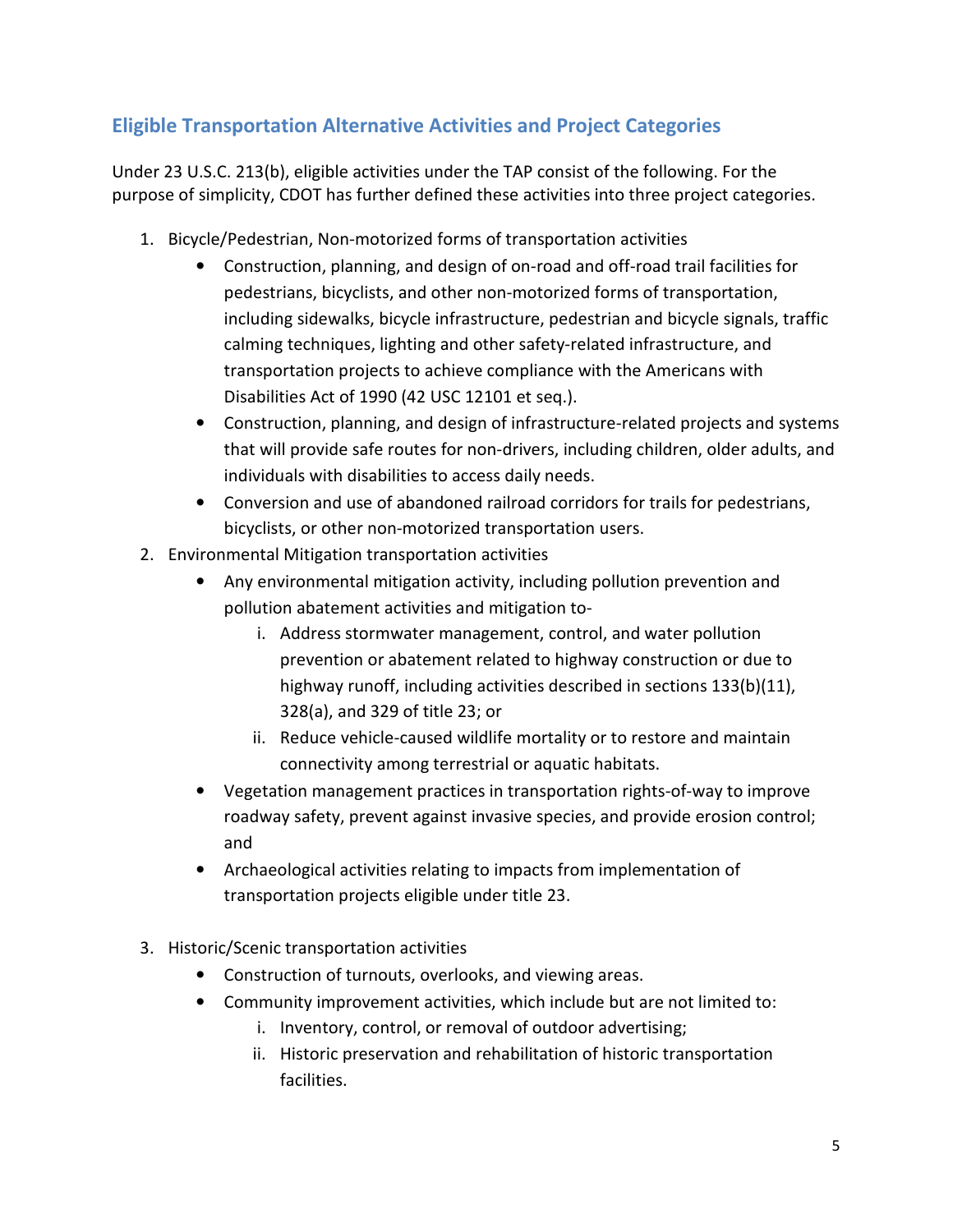#### TAP funds cannot be used for:

- State or MPO administrative purposes.
- Promotional activities.

 $\overline{a}$ 

- General recreation and park facilities, playground equipment, sports fields, campgrounds, picnic areas and pavilions, etc.
- Routine maintenance and operations.

Careful consideration should be given to whether an activity falls within the eligibilities created under TAP. Section 1103 of MAP-21 eliminated the definition of transportation enhancement activities in section 101 of title 23 and inserted in its place a definition of transportation alternatives. The transportation alternatives definition contained in 23 U.S.C. 101(a)(29) created different categories of activities than those included under the previous transportation enhancement definition. As a result, some activities that were previously eligible as independent transportation enhancement projects are no longer eligible; some categories of eligibility remain, but for a different range of activities. In some cases, activities that are no longer eligible for funding as independent TAP projects may be eligible for FHWA participation under other title 23 provisions, such as project mitigation measures when determined necessary to mitigate project impacts (including the impacts of a TAP project). Transportation enhancement categories that are no longer expressly described as eligible activities under the definition of transportation alternatives are:

- Safety and educational activities for pedestrians and bicyclists. *Exception:* Activities targeting children in Kindergarten through 8th grade are eligible under SRTS (an eligible activity under the TAP funding). Note: Some of these activities may be eligible under Highway Safety Improvement Program (HSIP). Non-construction projects for bicycle safety remain broadly eligible for STP funds.
- Acquisition of scenic easements and scenic or historic sites (including historic battlefields), and scenic or historic highway programs (including tourist and welcome center facilities). Exceptions: A few specific activities under this category are eligible for funding as TAP projects, including construction of turnouts, overlooks, and viewing areas; historic preservation and rehabilitation of historic transportation facilities; and bicycle and pedestrian facilities.

<sup>\*</sup> Due to the limited amount of TAP funds available, CDOT is not funding the Safe Routes to School (SRTS) Program. Therefore, SRTS education programs will not be considered as eligible. SRTS infrastructure projects, however, are still eligible and will be scored under the Bicycle/Pedestrian and Non-motorized forms of transportation category.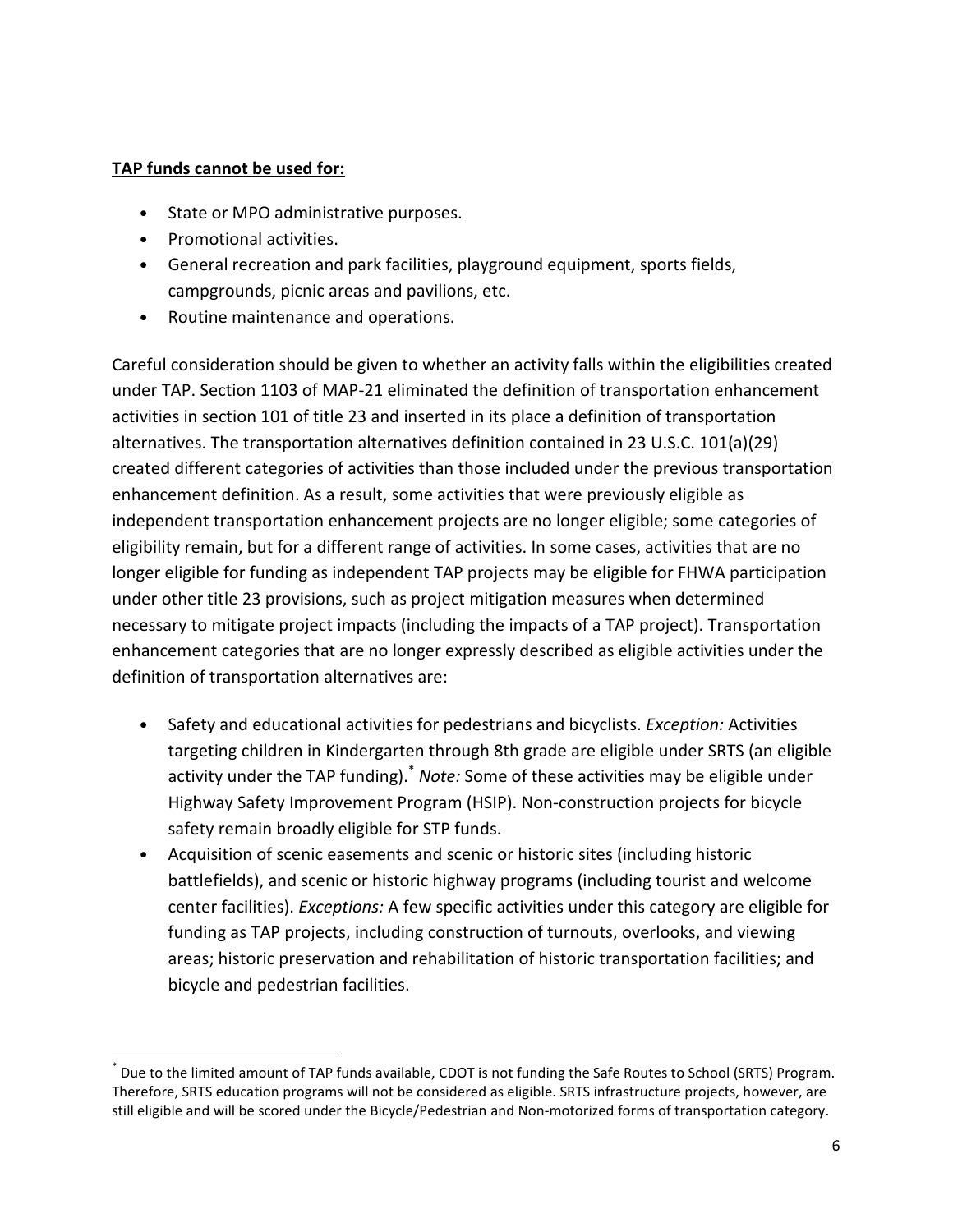- Landscaping and other scenic beautification. However, under the "community improvement activities" category, projects such as streetscaping and corridor landscaping may be eligible under TAP if selected through the required competitive process. States may use TAP funds to meet junkyard screening and removal requirements under 23 U.S.C. 136 if selected through the competitive process. Landscaping and scenic enhancement features, including junkyard removal and screening, may be eligible as part of the construction of any Federal-aid highway project under 23 U.S.C. 319, including TAP-funded projects.
- Historic preservation, and rehabilitation and operation of historic buildings, structures, or facilities (including historic railroad facilities and canals). Historic preservation activities now are limited to historic preservation and rehabilitation activities relating to a historic transportation facility. See section 101(a)(29)(E). Operation of historic transportation facilities is not eligible under TAP.
- Archaeological planning and research. Under TAP, archaeological activities must relate to impacts from implementation of a transportation project eligible under title 23.
- Establishment of transportation museums. There is no eligibility for this activity under TAP.

For more information regarding definitions of eligible TAP activities, please refer to the Federal Highway Administration TAP Guidance at http://www.fhwa.dot.gov/map21/guidance/guidetap.cfm or contact your CDOT Region (see Appendix B).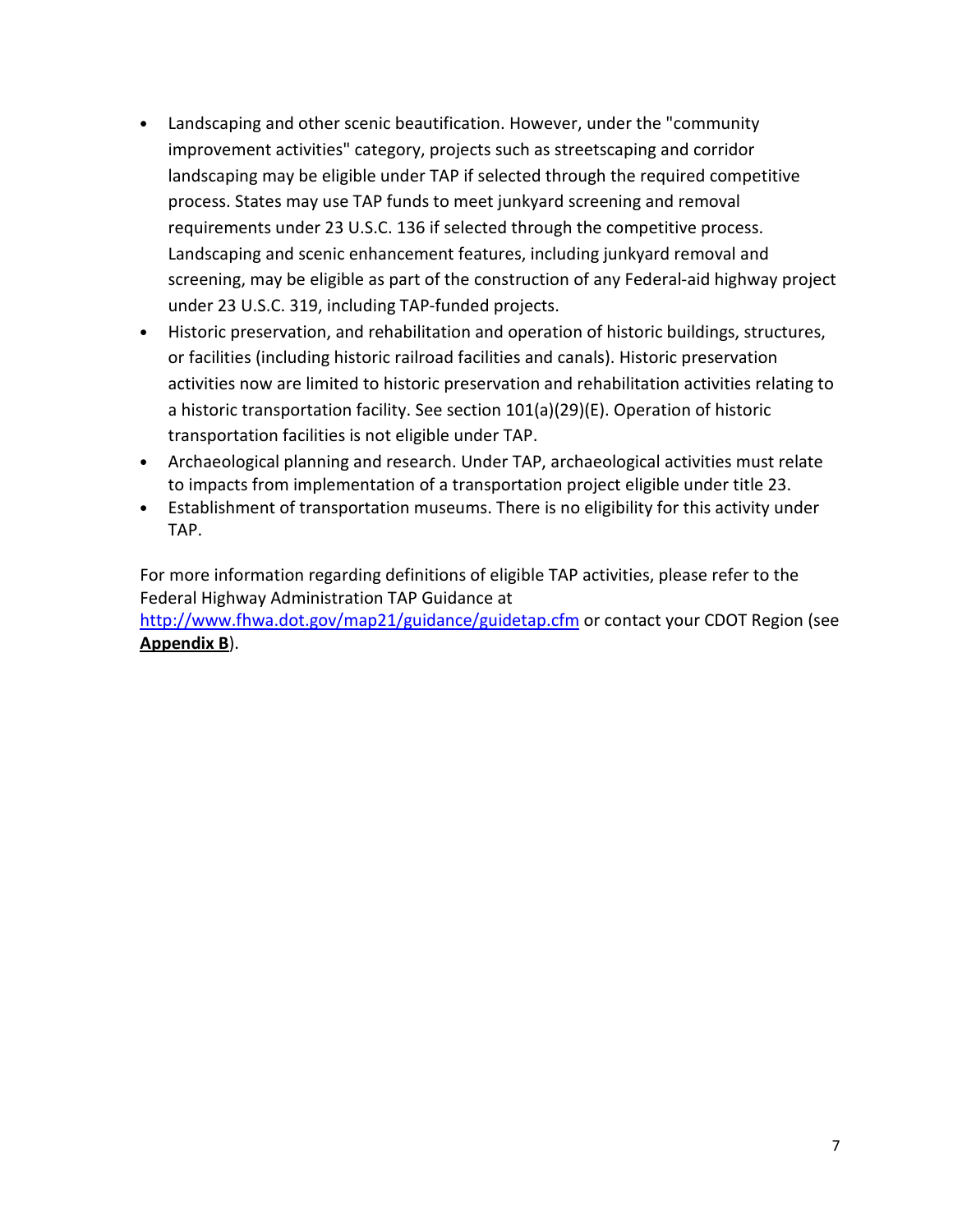## Section 2 – Evaluation Process

## Scoring Criteria

CDOT uses a two-step evaluation method to determine if projects qualify under the TAP. Applications must first meet all of the following threshold criteria:

- Applicant is an eligible entity to receive TAP funding and has the authority to enter into a contract with the State. (See Section 1 – Eligibility)
- The application form is filled out correctly and includes all required attachments.
- The application is received by CDOT or the agency designated by your CDOT Region prior to the application deadline.
- The applicant demonstrates how the project is one or more of the three eligible Transportation Alternatives categories.
- Project must demonstrate a relationship to surface transportation.
- The application demonstrates that the required 20% minimum local match is available to support the project.
- The application includes a commitment for long-term maintenance of the completed project.
- The completed project is open to the general public and meets the accessibility standards of the Americans with Disabilities Act.
- The completed application meets applicable federal, state, and local requirements.
- The application demonstrates that the completed project fulfills a public need or benefit related to the State's transportation system.

Applicants who meet the threshold criteria will then be scored and ranked according to the following criteria.

For Bicycle/Pedestrian, Non-motorized forms of transportation activities:

- Enhance Safety
- Increase Bicycling and/or Walking Activity
- Maximize Transportation Investment / Network Connectivity Improvement
- Improve State & Regional Economy
- Expand Recreational Opportunities, Enhance Quality of Life, and Improve Public Health
- Provide Transportation Equity
- Project Readiness
- Integration with Plans and Community Documented Support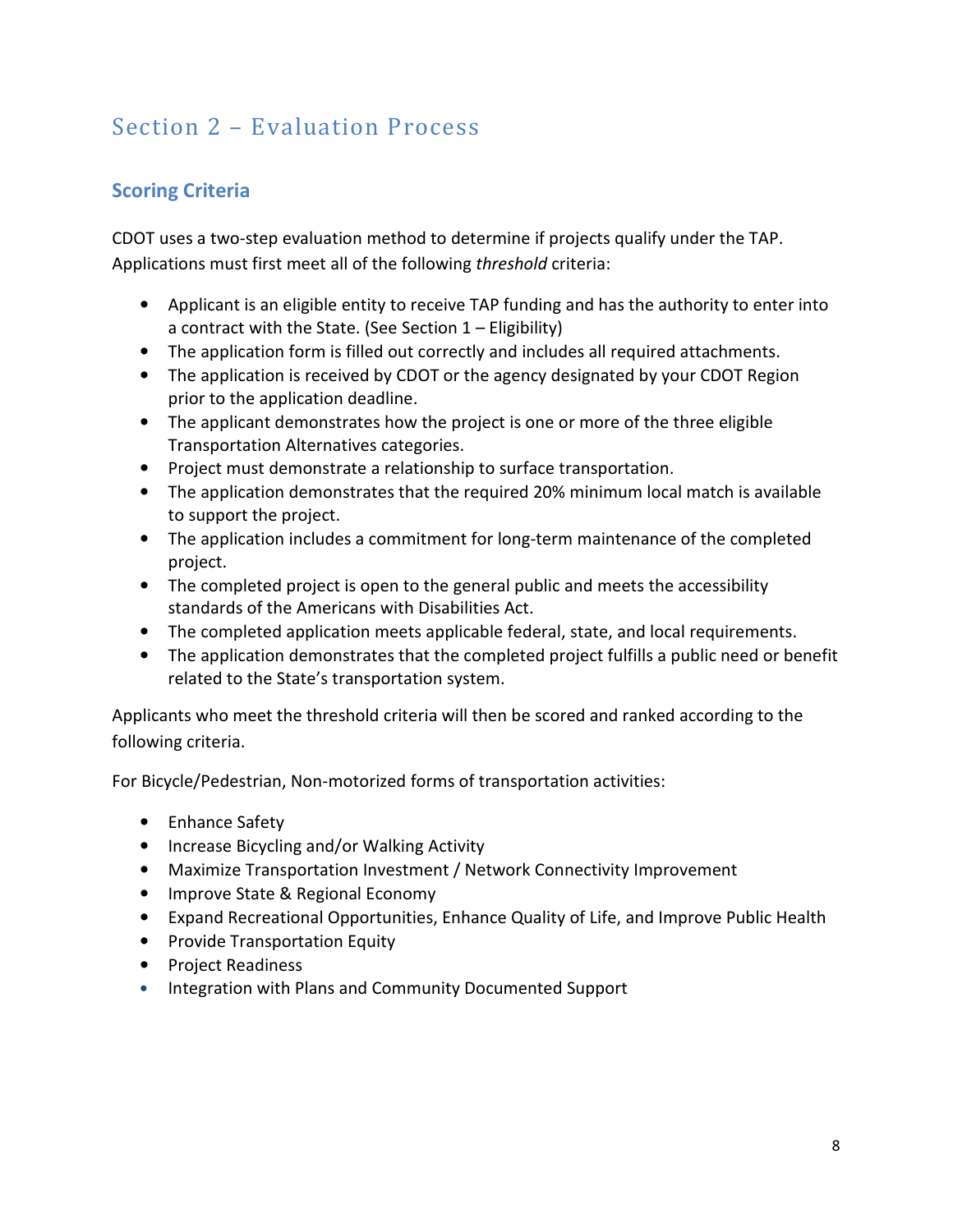For Environmental Mitigation transportation activities:

- Environmental Sensitivity
- Project Readiness
- Integration with Plans and Community Documented Support

For Historic / Scenic transportation activities:

- Community aesthetics, quality of life, or cultural understanding
- Project Readiness
- Integration with Plans and Community Documented Support

Project sponsors are encouraged to submit their applications as soon as possible. Early application submission allows for the expeditious completion of the application evaluation process and provides an opportunity for the Region to resolve any issues discovered during their review.

For more information on eligibility and scoring criteria, please see Appendix A.

### CDOT Region Screening and Scoring Process

Each CDOT Region is responsible for screening and scoring TAP projects in their region. Variances occur within each CDOT Region due to specific requirements of the governmental and/or local agencies within each Region. We highly recommend that all applicants contact the appropriate CDOT Region TAP contact prior to developing your application. See **Appendix B** for how to contact the appropriate Region staff.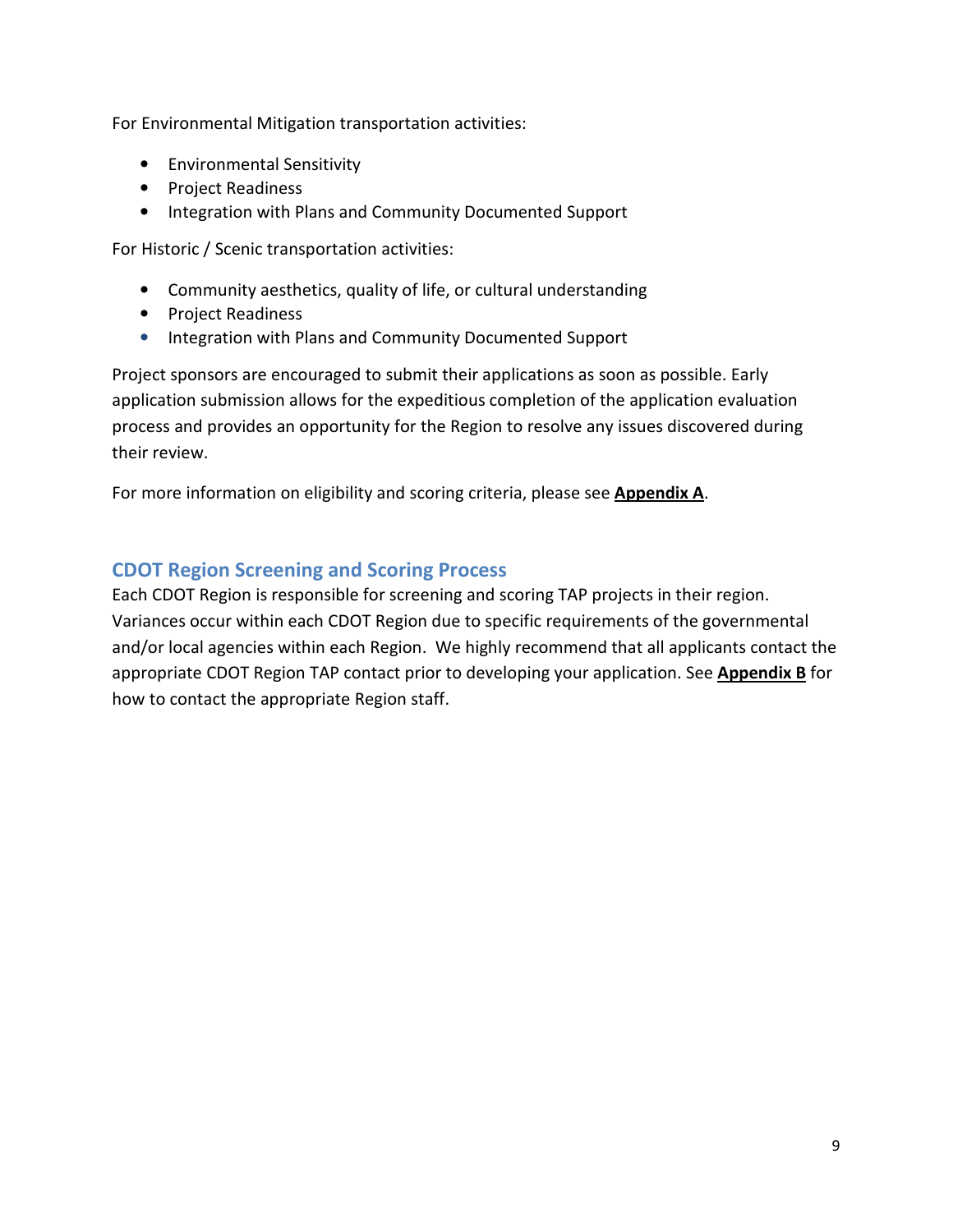## Section 3 – Project Implementation

There are two phases involved in project implementation: 1) the project development / preliminary design / engineering phase; and 2) the project construction / completion phase. After a TAP project is approved for funding and incorporated in the Statewide Transportation Improvement Program (STIP) the CDOT Region and the local agency initiate a detailed sequence of events to complete the project. CDOT's main objective is to assist project applicants in successfully completing their project with minimal administrative oversight, while ensuring they satisfy all federal and state requirements. Please refer to the CDOT Local Agency Manual and contact your CDOT Region (see Appendix B) for detailed information on this process.

## Local Agency Manual

The main purpose of the CDOT Local Agency Manual is to assist Local Agency personnel (a public agency, local public agency, established public owned organization, or private interest that can legally enter into an agreement with CDOT for a transportation project) involved in the design, construction and management of State and Federally funded projects. The Manual is also recommended for CDOT personnel who manage Local Agency projects.

http://www.coloradodot.info/business/designsupport/bulletins\_manuals/2006-local-agencymanual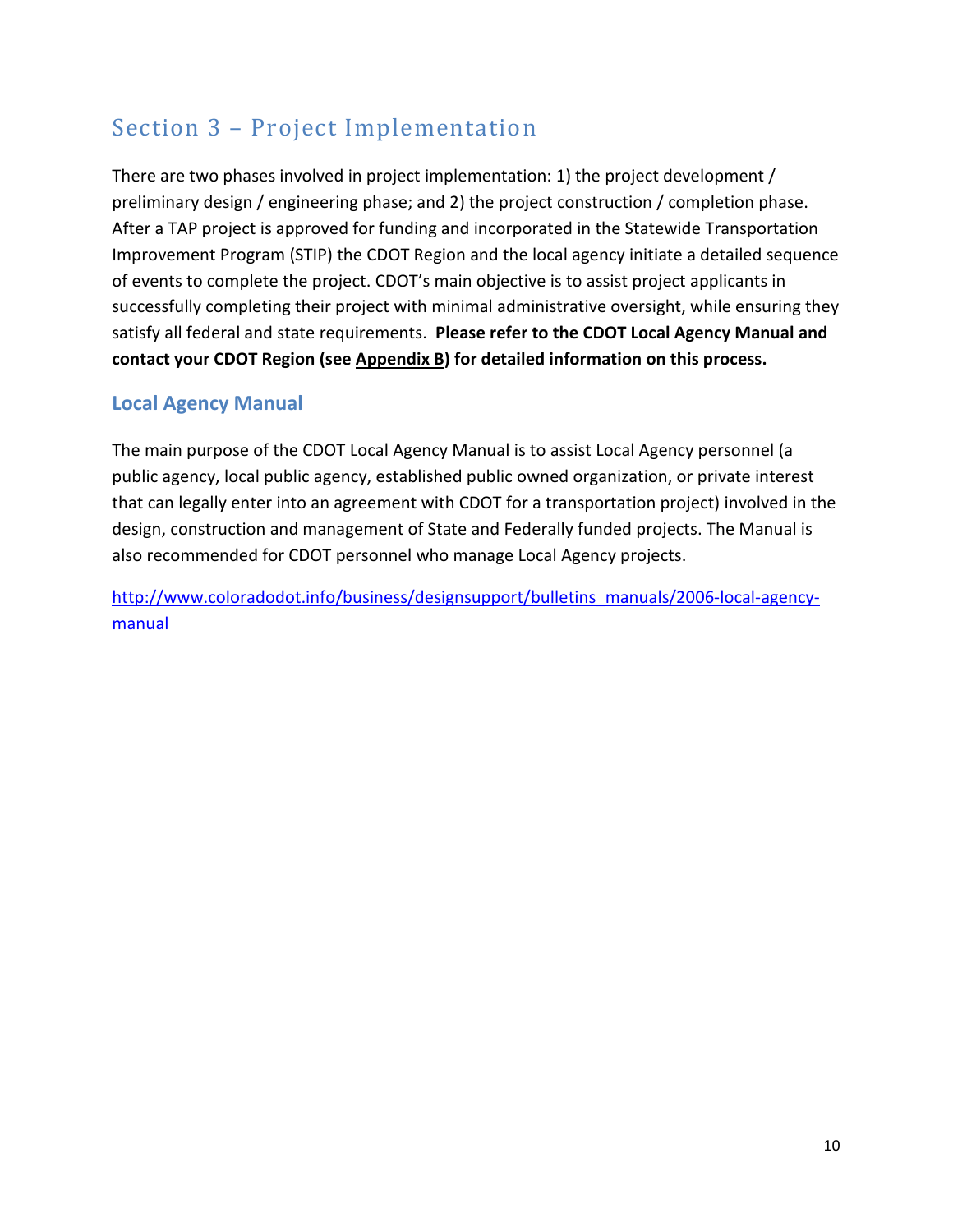## Section 4 – Financing

## Local Match

Applicants for Transportation Alternatives program funds must provide at least 20% of the total project costs in matching funds. Minimum request for federal dollars is \$50,000. Maximum request is the pool limit for the Region. Contact your CDOT Region (See Appendix B) for more information about financing requirements specific to your area.

Local match must be cash or cash equivalent (i.e. design, right of way, and materials). Cash equivalent must be as defined by FHWA and approved by FHWA.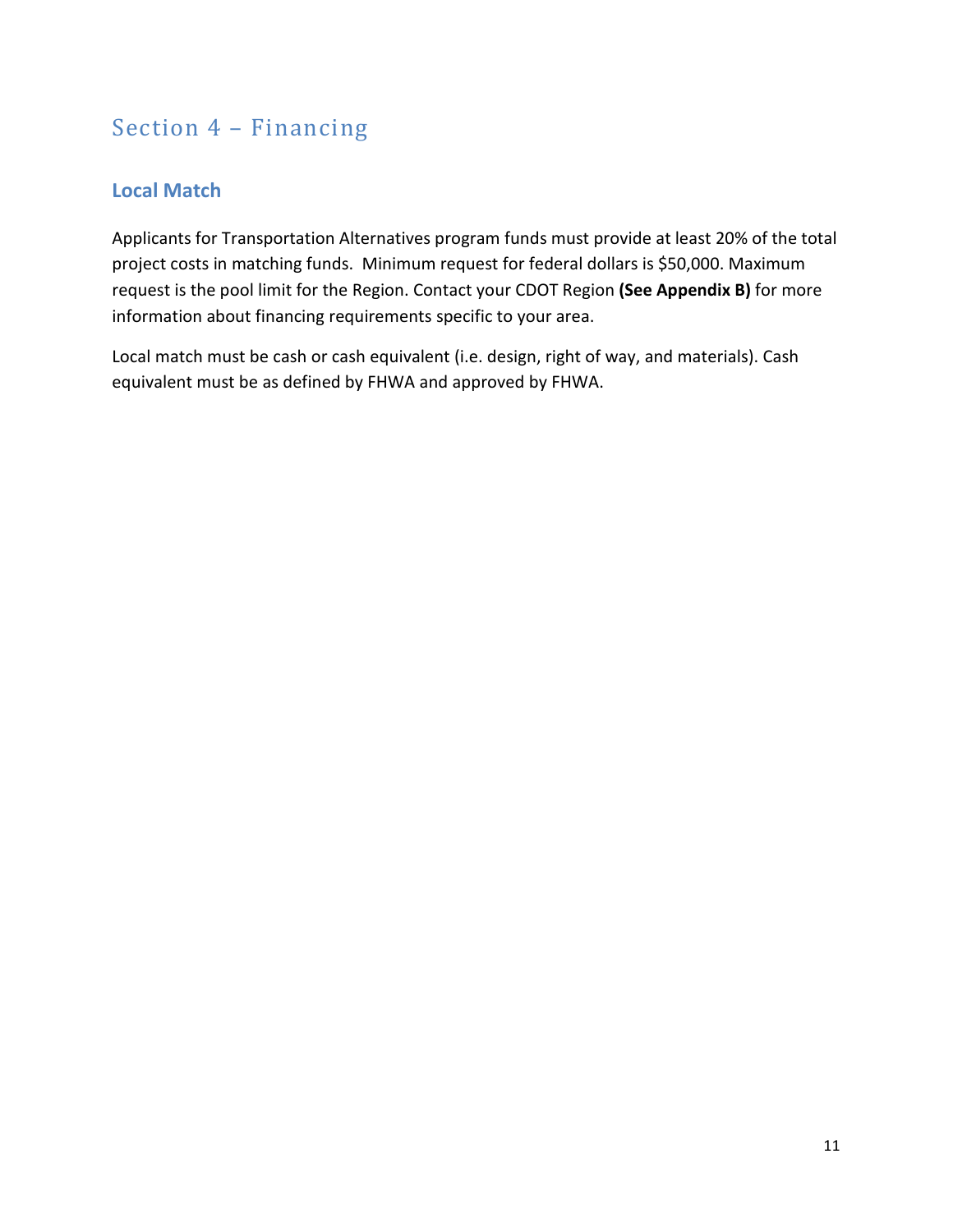## Section 5 – Application Instructions and Form

## Application Instructions

Please be sure to fill out the Transportation Alternatives form completely. Incomplete applications will be returned to the applicant and not considered in the selection process. Five copies of all documents must be submitted with the application. Please indicate if you would like any materials returned at the conclusion of the selection process.

#### Section 1 - Applicant Information:

- 1. Indicate whether your agency is part of a municipality, county, state agency, federal agency, or tribal government.
- 2. The name of your agency.
- 3. List any other agencies or individuals who are sponsoring the project.
- 4. Indicate the contact person from your agency who is responsible for overseeing this project. Also indicate their title and telephone number.
- 5. Your agency's mailing address, including city, state and zip code.

#### Section 2 – Project Description:

- 6. The name of the project.
- 7. The general location of the project, or physical address, if applicable.
- 8. If a physical address is not applicable, indicate information regarding the project location to identify the specific location.
- 9. Name of the county in which the project is located.
- 10. Name of the municipality in which the project is located.
- 11. If the project has a beginning point and an ending point, indicate the total length.
- 12. Briefly describe the project.

#### Section 3 – Eligibility:

13. The project must fall into at least one of the three eligible project categories. See Section 1: Eligibility.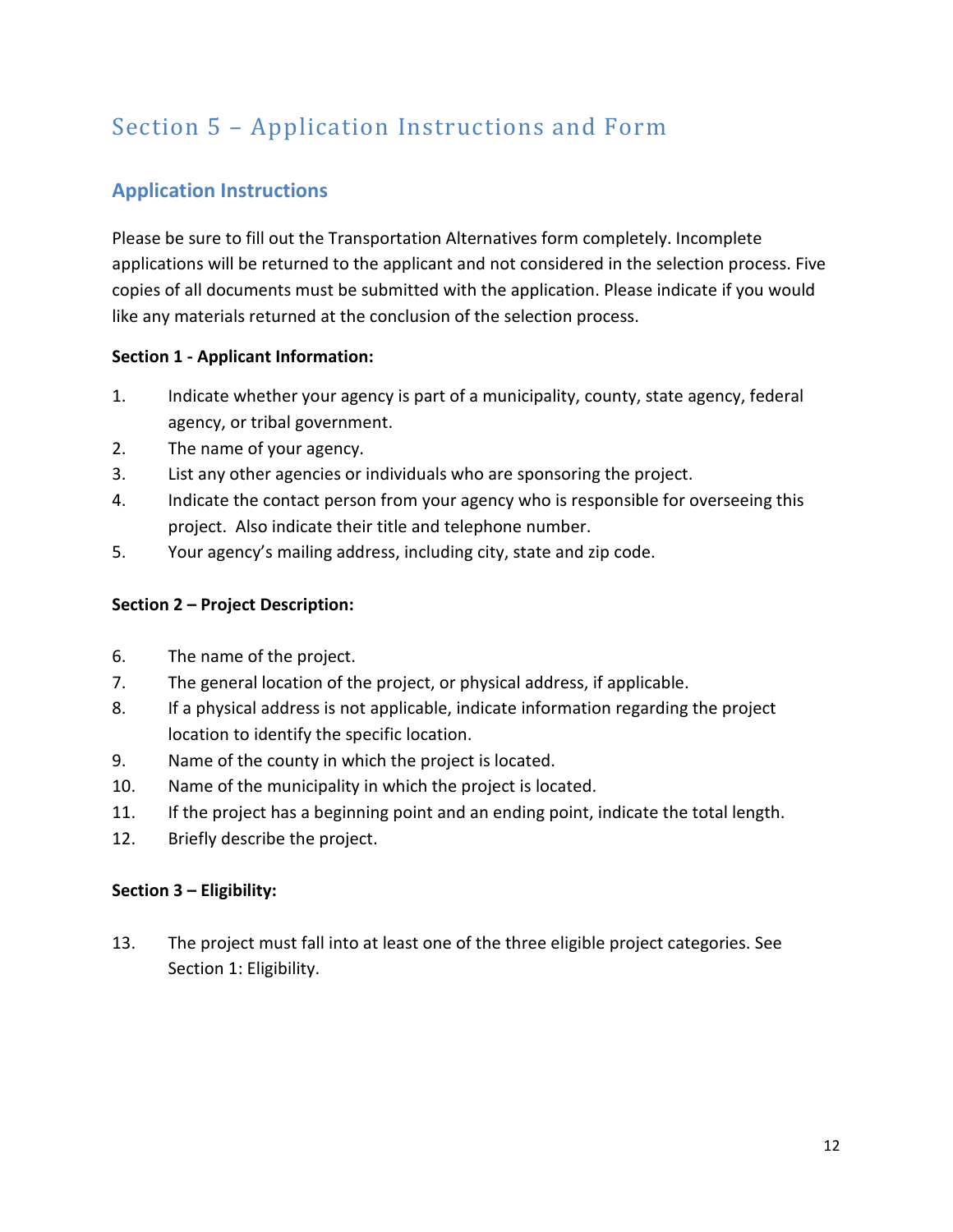#### Section 4 – Funding:

- 14. Indicate the total amount of federal TAP funds of the total project cost that are being requested. Provide the fiscal year for when you are requesting TAP funding in the "Date Available" column.
- 15. Indicate the total amount of the project costs that will be funded by a local match. Provide the fiscal year for when the local match funds will be available in the "Date Available" column. Provide the name of the agency or entity that will provide the funds for the local match under the "Source of Funds" column.
- 16. List the total amount of funds secured from other sources. Provide the fiscal year for when the other funds will be available in the "Date Available" column. Provide the name of the agency or entity that will provide the other funds under the "Source of Funds" column.
- 17. Indicate the total cost of the project.
- 18. Indicate if your agency has been awarded TAP or TE funds previously. If yes, please provide the award dates and project details.

#### Section 5 – Required Information:

19. Attach all items in this section and label the attachments accordingly. If a particular attachment is not applicable to the project, we recommend attaching an appropriately labeled page and writing "Not Applicable" on the page. This will provide consistency in the application process and insure there are no missing pages in the application package.

#### Section 6 – Signature:

- 20. Indicate the name and title of the authorized representative of your agency who is responsible or authorized to implement the activities of the project.
- 21. The authorized representative must sign and date the application.

### Application Form

See next page.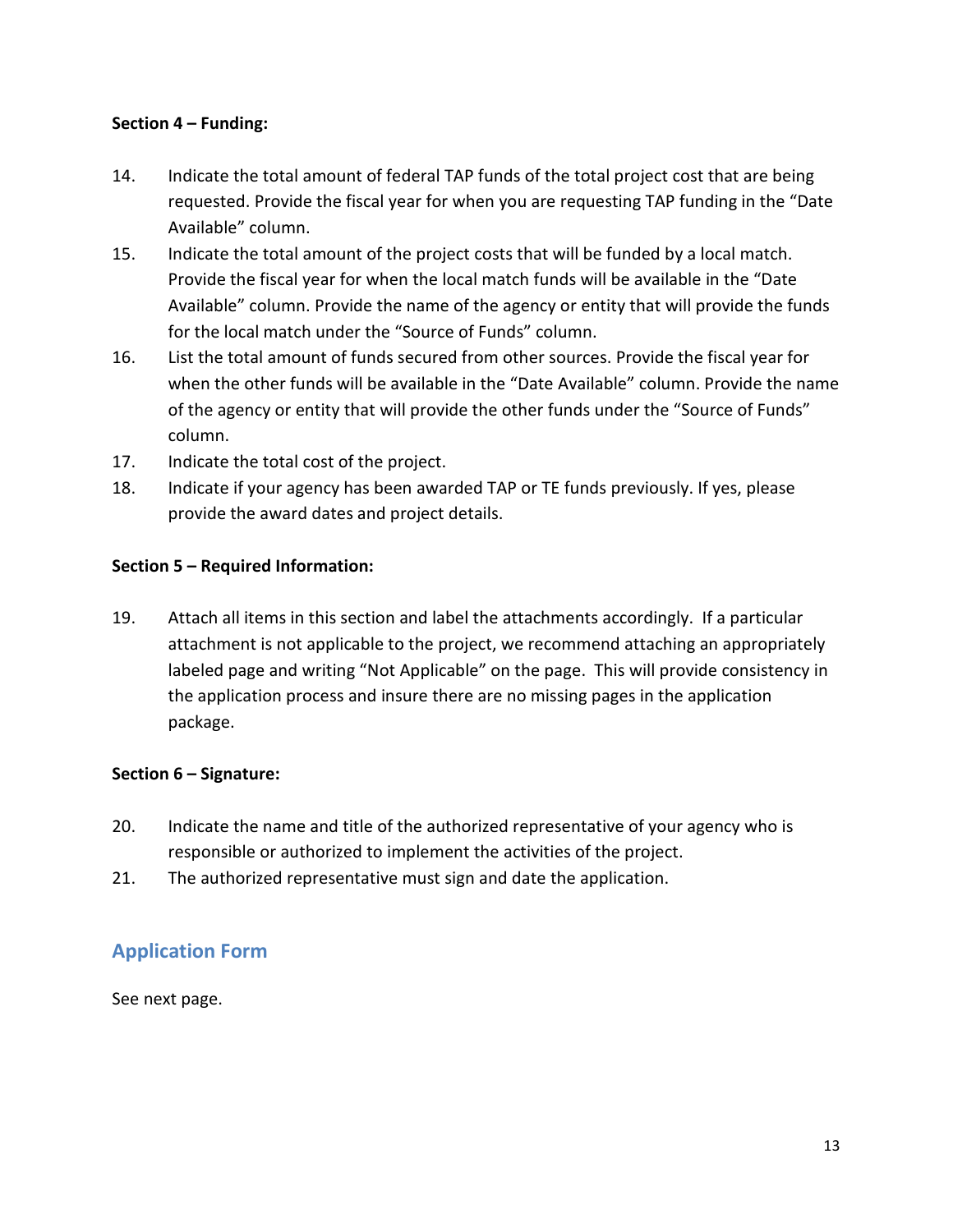### TRANSPORTATION ALTERNATIVES PROGRAM APPLICATION

## Colorado Department of Transportation

*Please type or print legibly* 

| APPLICANT INFORMATION                                                                           |                                                              |                                                                                                                                                                                                              |              |            |
|-------------------------------------------------------------------------------------------------|--------------------------------------------------------------|--------------------------------------------------------------------------------------------------------------------------------------------------------------------------------------------------------------|--------------|------------|
| ELIGIBLE APPLICANT AGENCY - indicate ONE                                                        |                                                              |                                                                                                                                                                                                              |              |            |
| $\Box$ Municipality<br>$\Box$ County<br>□ State Agency                                          |                                                              | $\Box$ Federal Agency                                                                                                                                                                                        | $\Box$ Other |            |
| 2. AGENCY NAME                                                                                  |                                                              | 3. ADDITIONAL SPONSORS OR CO-SPONSORS                                                                                                                                                                        |              |            |
|                                                                                                 |                                                              |                                                                                                                                                                                                              |              |            |
| 4. CONTACT PERSON                                                                               | <b>TITLE</b>                                                 |                                                                                                                                                                                                              | <b>PHONE</b> |            |
|                                                                                                 |                                                              |                                                                                                                                                                                                              |              |            |
| 5. AGENCY MAILING ADDRESS                                                                       | <b>CITY</b>                                                  |                                                                                                                                                                                                              | <b>STATE</b> | <b>ZIP</b> |
|                                                                                                 |                                                              |                                                                                                                                                                                                              |              |            |
|                                                                                                 |                                                              |                                                                                                                                                                                                              |              |            |
| PROJECT DESCRIPTION<br>6. PROJECT NAME                                                          |                                                              |                                                                                                                                                                                                              |              |            |
|                                                                                                 |                                                              |                                                                                                                                                                                                              |              |            |
| 7. PROJECT LOCATION/ADDRESS                                                                     | 8. PROJECT LIMITS (mileposts, intersecting roadways, rivers, |                                                                                                                                                                                                              |              |            |
|                                                                                                 | other geographic features)                                   |                                                                                                                                                                                                              |              |            |
|                                                                                                 |                                                              |                                                                                                                                                                                                              |              |            |
| 9. COUNTY<br>10. MUNICIPALITY                                                                   |                                                              | 11. PROJECT LENGTH                                                                                                                                                                                           |              |            |
|                                                                                                 |                                                              |                                                                                                                                                                                                              |              |            |
|                                                                                                 |                                                              |                                                                                                                                                                                                              |              |            |
| 12. 1-2 SENTENCE DESCRIPTION OF PROJECT                                                         |                                                              |                                                                                                                                                                                                              |              |            |
|                                                                                                 |                                                              |                                                                                                                                                                                                              |              |            |
|                                                                                                 |                                                              |                                                                                                                                                                                                              |              |            |
| <b>ELIGIBILITY</b><br>13. PROJECT CATEGORY - check all that apply                               |                                                              |                                                                                                                                                                                                              |              |            |
|                                                                                                 |                                                              |                                                                                                                                                                                                              |              |            |
| PEDESTRIAN & BICYCLE/ NON-MOTORIZED<br><b>TRANSPORTATION</b>                                    |                                                              | <b>HISTORIC / SCENIC TRANSPORTATION ACTIVITIES</b>                                                                                                                                                           |              |            |
| □ Bicycle & pedestrian / Non-Motorized transportation<br>facilities                             |                                                              | $\square$ Construction of turnouts, overlooks, and viewing areas<br>$\Box$ Control and/ or removal of outdoor advertising<br>$\Box$ Historic preservation and rehabilitation of<br>transportation facilities |              |            |
| $\Box$ Infrastructure related projects to provide safe routes for                               |                                                              |                                                                                                                                                                                                              |              |            |
| non-drivers                                                                                     |                                                              |                                                                                                                                                                                                              |              |            |
| $\Box$ Conversion of abandoned railway corridors to trails                                      |                                                              |                                                                                                                                                                                                              |              |            |
| <b>ENVIRONMENTAL MITIGATION</b>                                                                 |                                                              |                                                                                                                                                                                                              |              |            |
| $\Box$ Mitigation of water pollution due to highway runoff                                      |                                                              |                                                                                                                                                                                                              |              |            |
| $\Box$ Reduction of vehicle-caused wildlife mortality<br>$\Box$ Vegetation management practices |                                                              |                                                                                                                                                                                                              |              |            |
| $\Box$ Archaeological activities relating to impacts from a                                     |                                                              |                                                                                                                                                                                                              |              |            |
| transportation project                                                                          |                                                              |                                                                                                                                                                                                              |              |            |
|                                                                                                 |                                                              |                                                                                                                                                                                                              |              |            |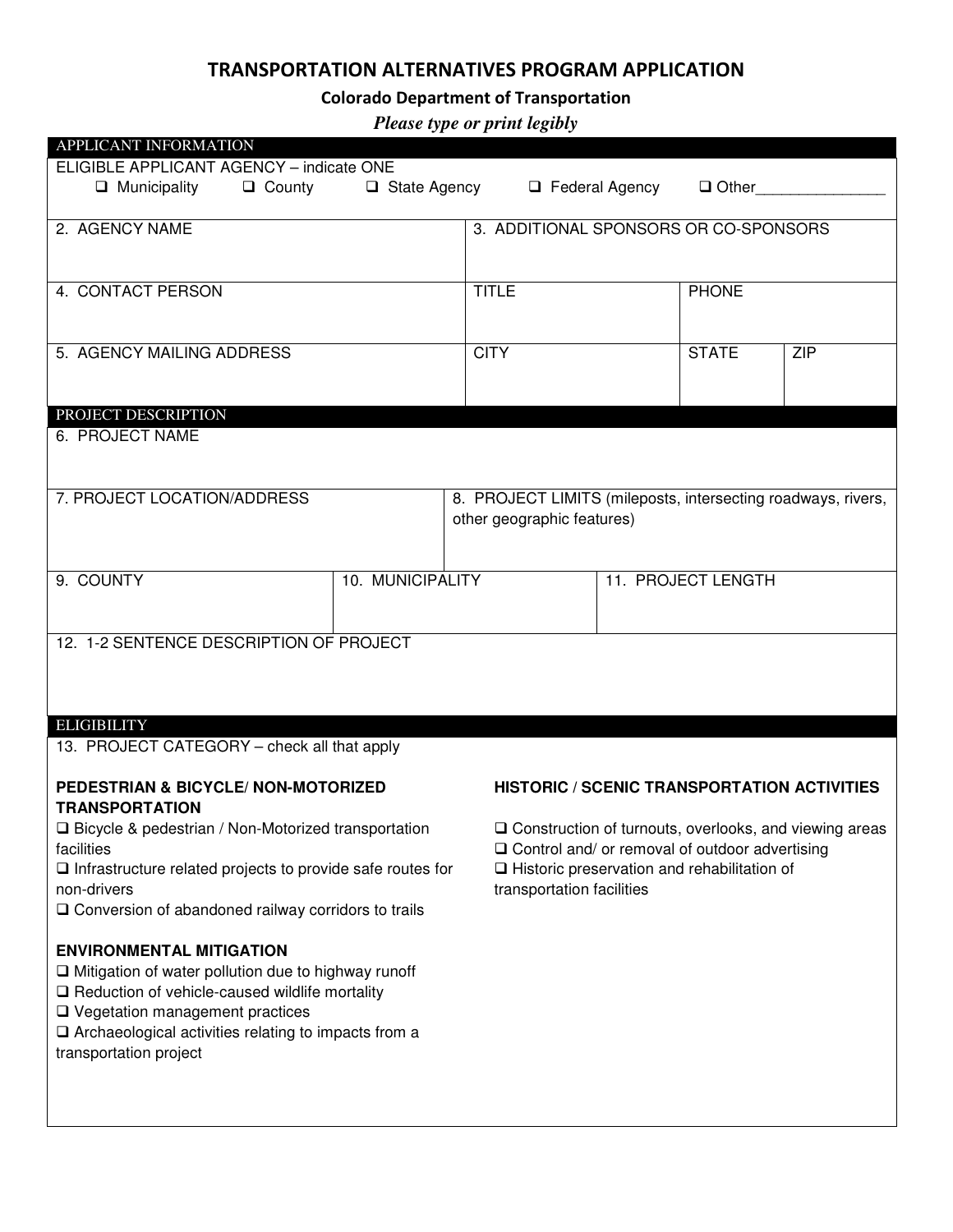| <b>FUNDING</b>                                                                                                                                                                                                                                                                                                                                                                                                                                                                                                                                                                                                                                                                                                          |                       |                        |                       |
|-------------------------------------------------------------------------------------------------------------------------------------------------------------------------------------------------------------------------------------------------------------------------------------------------------------------------------------------------------------------------------------------------------------------------------------------------------------------------------------------------------------------------------------------------------------------------------------------------------------------------------------------------------------------------------------------------------------------------|-----------------------|------------------------|-----------------------|
| <b>PROJECT COST</b>                                                                                                                                                                                                                                                                                                                                                                                                                                                                                                                                                                                                                                                                                                     | <b>DATE AVAILABLE</b> | <b>SOURCE OF FUNDS</b> | TOTAL (\$)            |
| 14. FEDERAL TAP FUNDS REQUESTED                                                                                                                                                                                                                                                                                                                                                                                                                                                                                                                                                                                                                                                                                         |                       | <b>TAP</b>             |                       |
| <b>15. LOCAL MATCH FUNDS</b>                                                                                                                                                                                                                                                                                                                                                                                                                                                                                                                                                                                                                                                                                            |                       |                        |                       |
| 16. OTHER FUNDING SECURED*                                                                                                                                                                                                                                                                                                                                                                                                                                                                                                                                                                                                                                                                                              |                       |                        |                       |
|                                                                                                                                                                                                                                                                                                                                                                                                                                                                                                                                                                                                                                                                                                                         |                       |                        |                       |
|                                                                                                                                                                                                                                                                                                                                                                                                                                                                                                                                                                                                                                                                                                                         |                       |                        |                       |
|                                                                                                                                                                                                                                                                                                                                                                                                                                                                                                                                                                                                                                                                                                                         |                       |                        |                       |
| <b>17. TOTAL PROJECT COST</b>                                                                                                                                                                                                                                                                                                                                                                                                                                                                                                                                                                                                                                                                                           |                       |                        |                       |
| *Please list all other funding sources.                                                                                                                                                                                                                                                                                                                                                                                                                                                                                                                                                                                                                                                                                 |                       |                        |                       |
| <b>PREVIOUS TAP OR TE FUNDS AWARDED</b><br>18. Has your agency been awarded TAP or TE funds previously? Y or N (Circle One)                                                                                                                                                                                                                                                                                                                                                                                                                                                                                                                                                                                             |                       |                        |                       |
| If yes, please provide award dates and project details:<br>REQUIRED INFORMATION<br>19. REQUIRED ATTACHMENTS - please label attachments accordingly<br>$\Box$ Attachment A – Description of proposed project<br>$\Box$ Attachment F - Budget and implementation schedule<br>$\Box$ Attachment B – Maps, plans and photographs<br>□ Attachment G - Proposed maintenance plans, agreements, covenants<br>$\Box$ Attachment C – Evidence of eligibility by project category<br>$\Box$ Attachment H – Resolutions of support and letters of approval<br>$\Box$ Attachment D – Benefits of proposed project<br>$\Box$ Attachment I - Right-of-way or legal property description<br>$\Box$ Attachment E - Environmental Review |                       |                        |                       |
| <b>SIGNATURE</b><br>20. AUTHORIZED AGENCY REPRESENTATIVE                                                                                                                                                                                                                                                                                                                                                                                                                                                                                                                                                                                                                                                                |                       | <b>TITLE</b>           |                       |
|                                                                                                                                                                                                                                                                                                                                                                                                                                                                                                                                                                                                                                                                                                                         |                       |                        |                       |
| 21. SIGNATURE                                                                                                                                                                                                                                                                                                                                                                                                                                                                                                                                                                                                                                                                                                           |                       | <b>DATE</b>            |                       |
| CDOT USE ONLY<br><b>CDOT RTD OR DESIGNEE/TITLE/DATE</b>                                                                                                                                                                                                                                                                                                                                                                                                                                                                                                                                                                                                                                                                 |                       | STIP#                  | <b>PROJECT#</b>       |
|                                                                                                                                                                                                                                                                                                                                                                                                                                                                                                                                                                                                                                                                                                                         |                       |                        |                       |
| CDOT RESIDENT OR PROGRAM ENGINEER/TITLE/DATE                                                                                                                                                                                                                                                                                                                                                                                                                                                                                                                                                                                                                                                                            |                       | $\Box$ Approved        | $\square$ Disapproved |
|                                                                                                                                                                                                                                                                                                                                                                                                                                                                                                                                                                                                                                                                                                                         |                       |                        |                       |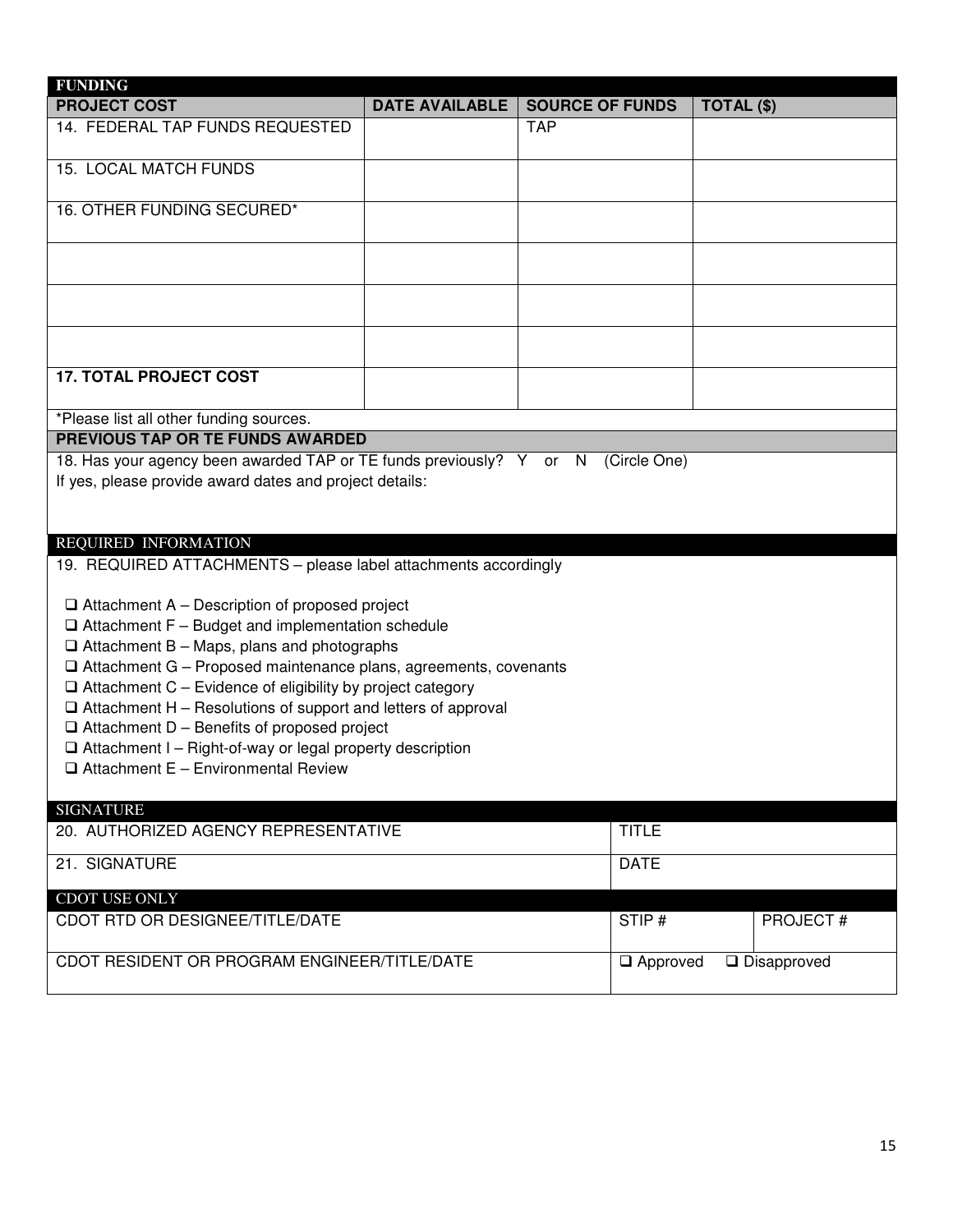## Appendix A – Eligibility and Scoring Criteria

#### Project Category 1: Pedestrian & Bicycle / Non-Motorized Transportation

The following are types of projects eligible for funding under this category. They are:

- Bicycle & Pedestrian / Non-Motorized transportation facilities Construction, planning, and design of on-road and off-road trail facilities for pedestrians, bicyclists, and other non-motorized forms of transportation, including sidewalks, bicycle infrastructure, pedestrian and bicycle signals, traffic calming techniques, lighting and other safety-related infrastructure, and transportation projects to achieve compliance with the Americans with Disabilities Act of 1990 (42 USC 12101 et seq.).
- Infrastructure related projects to provide safe routes for non-drivers Construction, planning, and design of infrastructure-related projects and systems that will provide safe routes for non-drivers, including children, older adults, and individuals with disabilities to access daily needs.
- Conversion of abandoned railway corridors to trails Conversion and use of abandoned railroad corridors for trails for pedestrians, bicyclists, or other non-motorized transportation users.

#### Scoring Criteria for Pedestrian & Bicycle / Non-Motorized Transportation Projects:

(See next page)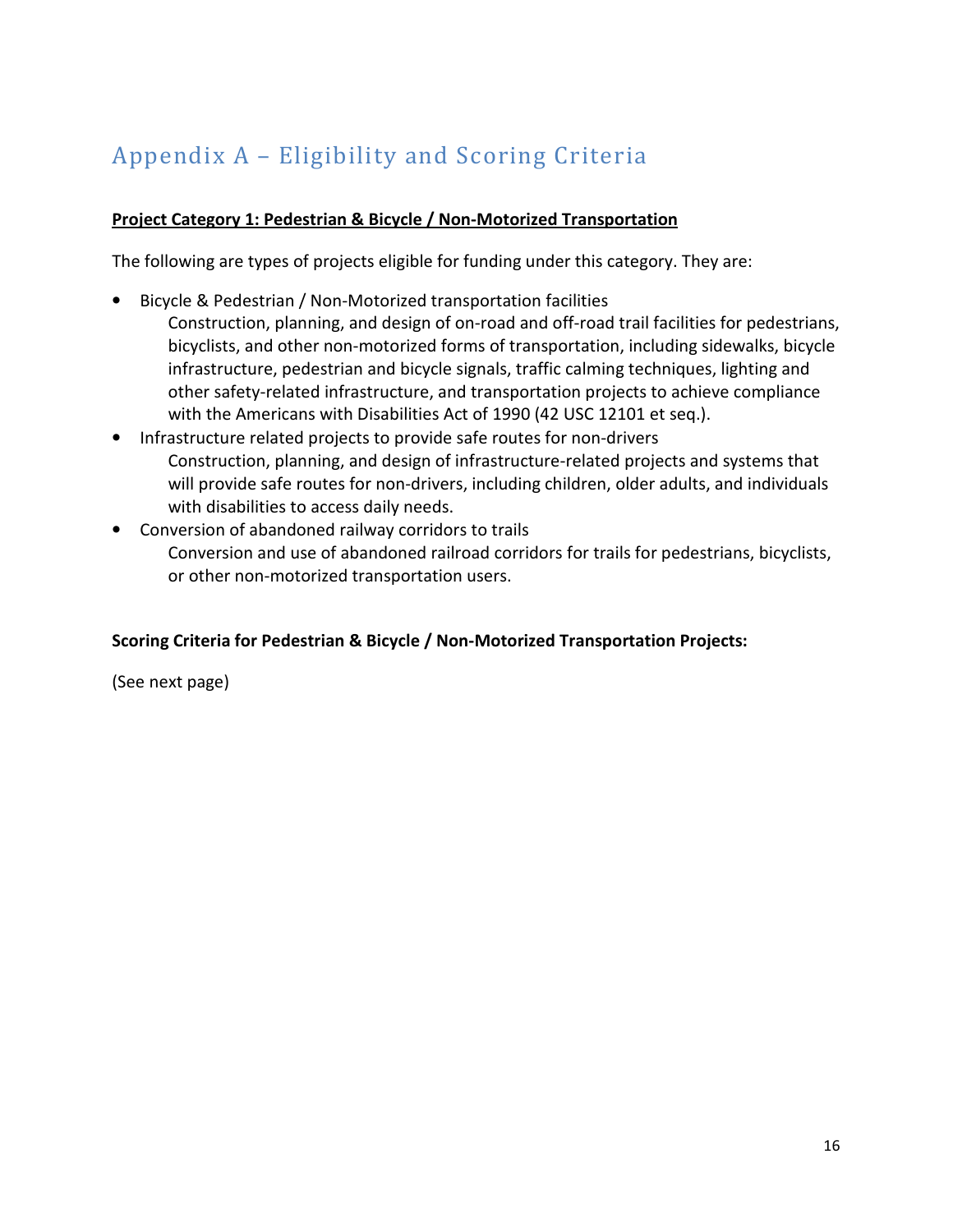#### Pedestrian & Bicycle / Non-Motorized Transportation Projects

| <b>Evaluation Criterion</b>                                                            | Scoring                                                                                                                            | Points              | Points<br>Possible |
|----------------------------------------------------------------------------------------|------------------------------------------------------------------------------------------------------------------------------------|---------------------|--------------------|
| <b>Enhance Safety</b>                                                                  |                                                                                                                                    |                     | 20                 |
|                                                                                        | Shared use path<br>or<br>Enhanced separation from motorized<br>vehicles                                                            | 10                  |                    |
|                                                                                        | Provides safe crossing at railroad,<br>roadway or waterway                                                                         | 5                   |                    |
|                                                                                        | Eliminates or mitigates roadway<br>hazards (drainage system, pavement<br>edge drop, etc.)                                          | 5                   |                    |
| <b>Increase Bicycling and/or Walking Activity</b>                                      |                                                                                                                                    |                     | 9                  |
|                                                                                        | Project will increase bicycling and/or<br>walking                                                                                  | 6                   |                    |
|                                                                                        | Project will include installation of<br>bike/ped counting device                                                                   | 3                   |                    |
| <b>Maximize Transportation Investment / Network</b><br><b>Connectivity Improvement</b> |                                                                                                                                    |                     | 11                 |
|                                                                                        | Closes gap between two existing<br>facilities                                                                                      | 3                   |                    |
|                                                                                        | <b>Extends existing facility</b>                                                                                                   | $\overline{2}$      |                    |
|                                                                                        | Increases access to school, or existing<br>activity center such as parks, library,<br>etc.                                         | 2                   |                    |
|                                                                                        | Increases access to transit station<br>and/or park and ride                                                                        | 2                   |                    |
|                                                                                        | Enhances wayfinding; i.e. signage or<br>systems used to convey location and<br>directions to non-motorized<br>transportation users | $\overline{2}$      |                    |
| <b>Improve State &amp; Regional Economy</b>                                            |                                                                                                                                    |                     | 8                  |
|                                                                                        | Provides better access to employment<br>locations<br>Supports tourism activities                                                   | 4<br>$\overline{a}$ |                    |
|                                                                                        |                                                                                                                                    |                     |                    |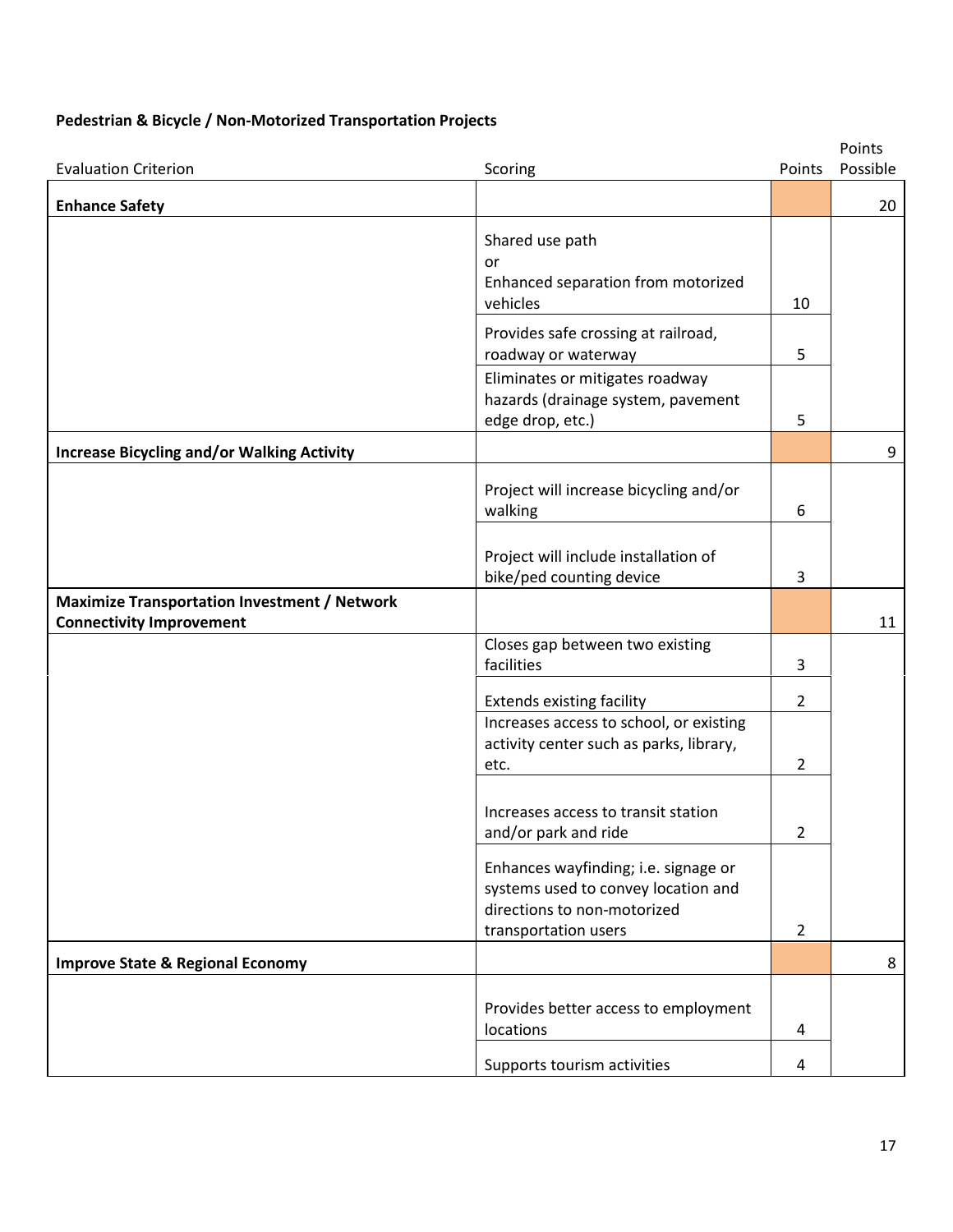| <b>Expand Recreational Opportunities, Enhance Quality of</b><br>Life, and Improve Public Health |                                                                                                                                       |                | 8  |
|-------------------------------------------------------------------------------------------------|---------------------------------------------------------------------------------------------------------------------------------------|----------------|----|
|                                                                                                 |                                                                                                                                       |                |    |
|                                                                                                 | Provides access to public lands                                                                                                       | $\overline{2}$ |    |
|                                                                                                 | Project is located in defined downtown<br>or "Main Street" area (preserves or<br>enhances downtown character)                         | $\overline{2}$ |    |
|                                                                                                 | Project is located on or connects to a<br>Scenic Byway                                                                                | $\overline{2}$ |    |
|                                                                                                 | Project is located in a county with a<br>high obesity rate. Rates can be found at<br>http://www.countyhealthrankings.org/             | $\overline{2}$ |    |
| <b>Provide Transportation Equity</b>                                                            |                                                                                                                                       |                | 4  |
|                                                                                                 | Project is located in an area of<br>underserved population (low-income or<br>minority)                                                | $\overline{2}$ |    |
|                                                                                                 | Project is located in an area of high >65<br>age population                                                                           | $\overline{2}$ |    |
| <b>Project Readiness</b>                                                                        |                                                                                                                                       |                | 20 |
|                                                                                                 | Applicant has worked with CDOT<br>Region on developing an acceptable<br>implementation schedule and project<br>budget                 | 8              |    |
|                                                                                                 | Preliminary Engineering is completed.<br>Project has the required Right of Way<br>and was properly acquired using the<br>Uniform Act. | 6              |    |
|                                                                                                 | Applicant does not have funds yet to be<br>"encumbered" for any TAP or TE<br>projects awarded in previous fiscal<br>years.            | 6              |    |
| <b>Integration With Plans and Community Documented</b><br><b>Support</b>                        |                                                                                                                                       |                | 20 |
|                                                                                                 | Project is defined in a regional plan                                                                                                 | 10             |    |
|                                                                                                 | Project is in a local plan                                                                                                            | 5              |    |
|                                                                                                 | Project has documented community<br>support                                                                                           | 5              |    |

Total Available Points: 100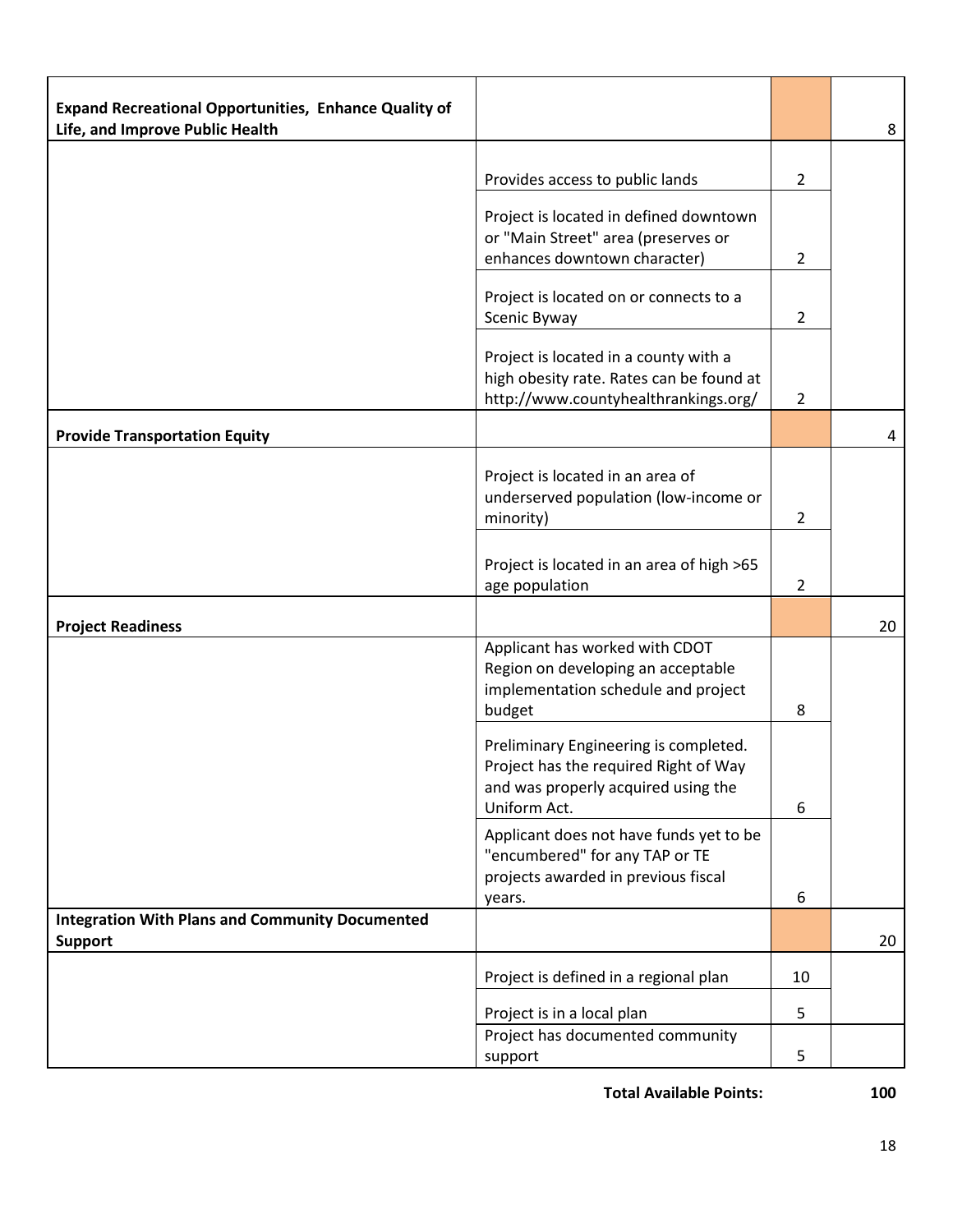#### Project Category 2: Environmental Mitigation Transportation Activities

Types of projects eligible for funding under this category are any environmental mitigation activity, including pollution prevention and pollution abatement activities and mitigation to:

- Address stormwater management, control, and water pollution prevention or abatement related to highway construction or due to highway runoff, including activities described in sections 133(b)(11), 328(a), and 329 of title 23; or
- Reduce vehicle-caused wildlife mortality or to restore and maintain connectivity among terrestrial or aquatic habitats.
- Vegetation management practices in transportation rights-of-way to improve roadway safety, prevent against invasive species, and provide erosion control; and
- Archaeological activities relating to impacts from implementation of transportation projects eligible under title 23.

#### Scoring Criteria for Environmental Mitigation Transportation Activities:

(See next page)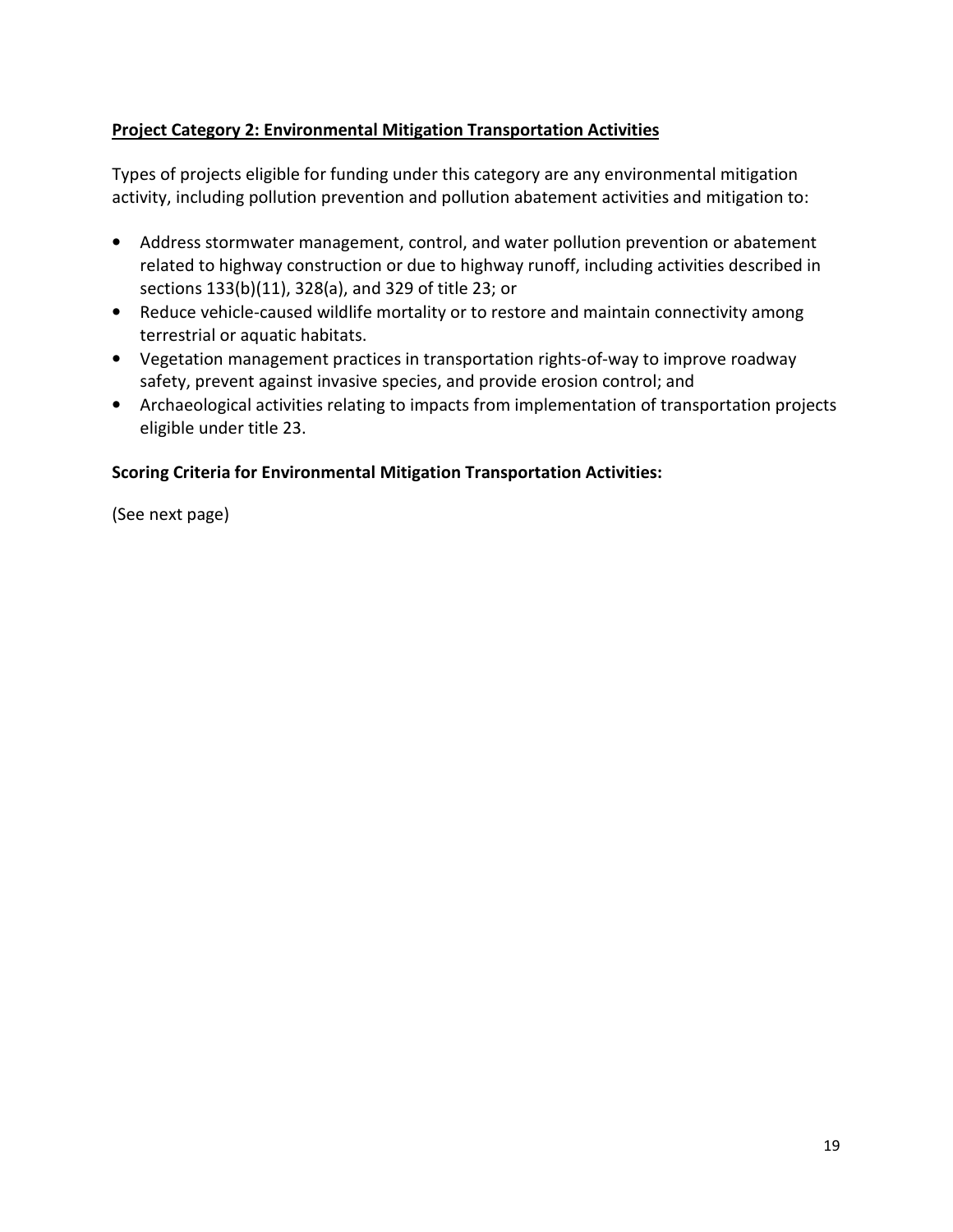### Environmental Mitigation Transportation Activities

|                                                                                    |                                                                                                                                                                                                                                                                                                                                                                                                                                                                                                                                                                                                                                                             |        | Points   |
|------------------------------------------------------------------------------------|-------------------------------------------------------------------------------------------------------------------------------------------------------------------------------------------------------------------------------------------------------------------------------------------------------------------------------------------------------------------------------------------------------------------------------------------------------------------------------------------------------------------------------------------------------------------------------------------------------------------------------------------------------------|--------|----------|
| <b>Evaluation Criterion</b>                                                        | Scoring                                                                                                                                                                                                                                                                                                                                                                                                                                                                                                                                                                                                                                                     | Points | Possible |
| <b>Environmental Sensitivity</b>                                                   |                                                                                                                                                                                                                                                                                                                                                                                                                                                                                                                                                                                                                                                             |        | 60       |
| Extent to which project<br>accomplishes one or more of<br>the following:           | Project reduces vehicle-caused wildlife mortality or<br>$\bullet$<br>restore/maintain connectivity among terrestrial or aquatic<br>habitats.<br>Project enhances water quality, address sediment control, or<br>$\bullet$<br>provide slope stabilization related to storm water management.<br>Project uses vegetation management practices in transportation<br>$\bullet$<br>rights-of-way that will improve roadway safety, prevent against<br>invasive species and provide erosion control.<br>Project includes archaeological activities relating to impacts<br>$\bullet$<br>from implementation of transportation projects eligible under<br>title 23. | 60     |          |
| <b>Project Readiness</b>                                                           |                                                                                                                                                                                                                                                                                                                                                                                                                                                                                                                                                                                                                                                             |        | 20       |
|                                                                                    | Applicant has worked with CDOT Region on developing an<br>acceptable implementation schedule and project budget                                                                                                                                                                                                                                                                                                                                                                                                                                                                                                                                             | 8      |          |
|                                                                                    | Preliminary Engineering is completed. Project has the required<br>Right of Way and was properly acquired using the Uniform Act.                                                                                                                                                                                                                                                                                                                                                                                                                                                                                                                             | 6      |          |
|                                                                                    | Applicant does not have funds yet to be "encumbered" for any TAP<br>or TE projects awarded in previous fiscal years.                                                                                                                                                                                                                                                                                                                                                                                                                                                                                                                                        | 6      |          |
| <b>Integration With Plans and</b><br><b>Community Documented</b><br><b>Support</b> |                                                                                                                                                                                                                                                                                                                                                                                                                                                                                                                                                                                                                                                             |        | 20       |
|                                                                                    |                                                                                                                                                                                                                                                                                                                                                                                                                                                                                                                                                                                                                                                             |        |          |
|                                                                                    | Project is defined in a regional plan                                                                                                                                                                                                                                                                                                                                                                                                                                                                                                                                                                                                                       | 10     |          |
|                                                                                    | Project is in a local plan                                                                                                                                                                                                                                                                                                                                                                                                                                                                                                                                                                                                                                  | 5      |          |
|                                                                                    | Project has documented community support                                                                                                                                                                                                                                                                                                                                                                                                                                                                                                                                                                                                                    | 5      |          |

Total Available Points: 100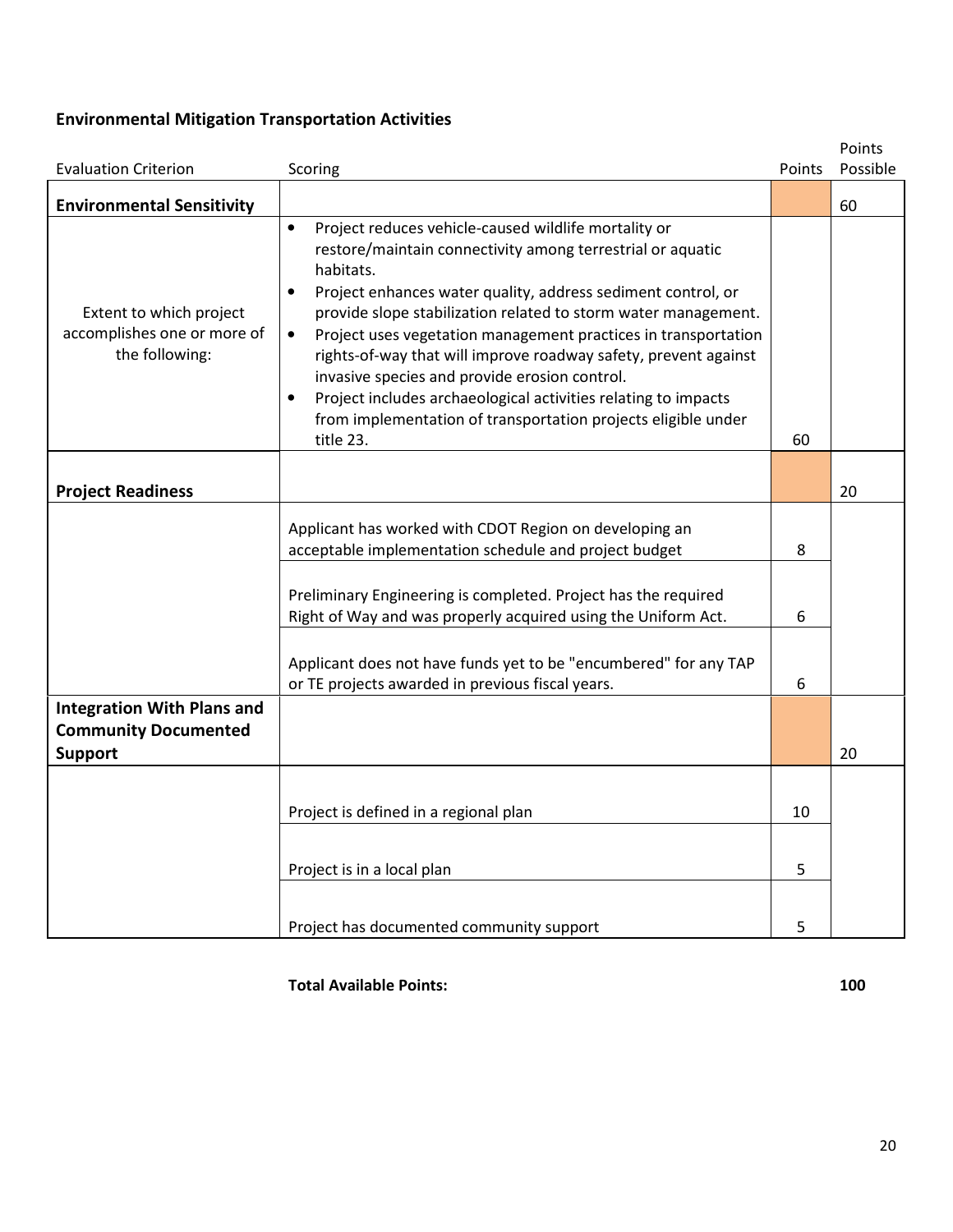#### Project Category 3: Historic / Scenic Transportation Activities

Types of historic/scenic transportation activities eligible under this category include:

- Construction of turnouts, overlooks, and viewing areas.
- Community improvement activities, which include but are not limited to:
	- Inventory, control, or removal of outdoor advertising;
	- Historic preservation and rehabilitation of historic transportation facilities;

#### Scoring Criteria for Historic / Scenic Transportation Activities:

(See next page)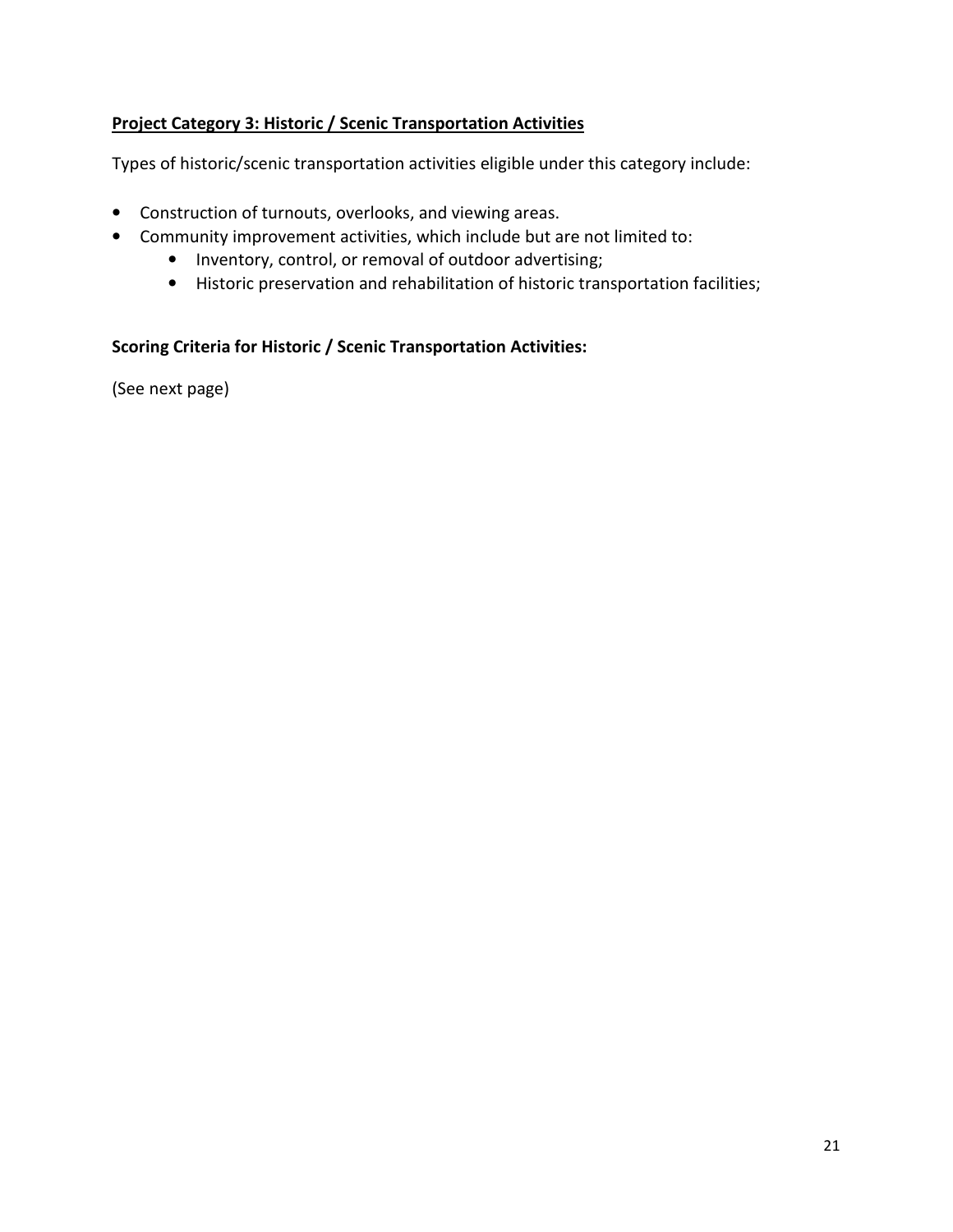## Historic / Scenic Transportation Activities

|                                                                          |                                                                                                                                                                                                                                                                                                                                                                            |              | Points   |
|--------------------------------------------------------------------------|----------------------------------------------------------------------------------------------------------------------------------------------------------------------------------------------------------------------------------------------------------------------------------------------------------------------------------------------------------------------------|--------------|----------|
| <b>Evaluation Criterion</b>                                              | Scoring                                                                                                                                                                                                                                                                                                                                                                    | Points       | Possible |
| <b>Community aesthetics,</b>                                             |                                                                                                                                                                                                                                                                                                                                                                            |              |          |
| quality of life, or cultural                                             |                                                                                                                                                                                                                                                                                                                                                                            |              |          |
| understanding                                                            |                                                                                                                                                                                                                                                                                                                                                                            |              | 60       |
| Extent to which project<br>accomplishes one or more of<br>the following: | Project enhances community by constructing turnouts,<br>$\bullet$<br>overlooks, and viewing areas.<br>Project improves community by activities related to the<br>$\bullet$<br>inventory, control, or removal of outdoor advertising.<br>Project preserves and/or rehabilitates historic transportation<br>$\bullet$<br>facilities                                          | 60           |          |
| <b>Project Readiness</b>                                                 |                                                                                                                                                                                                                                                                                                                                                                            |              | 20       |
| <b>Integration With Plans and</b>                                        | Applicant has worked with CDOT Region on developing an<br>acceptable implementation schedule and project budget<br>Preliminary Engineering is completed. Project has the required Right<br>of Way and was properly acquired using the Uniform Act.<br>Applicant does not have funds yet to be "encumbered" for any TAP<br>or TE projects awarded in previous fiscal years. | 8<br>6<br>6  |          |
| <b>Community Documented</b><br><b>Support</b>                            |                                                                                                                                                                                                                                                                                                                                                                            |              | 20       |
|                                                                          | Project is defined in a regional plan<br>Project is in a local plan<br>Project has documented community support                                                                                                                                                                                                                                                            | 10<br>5<br>5 |          |

Total Available Points: 100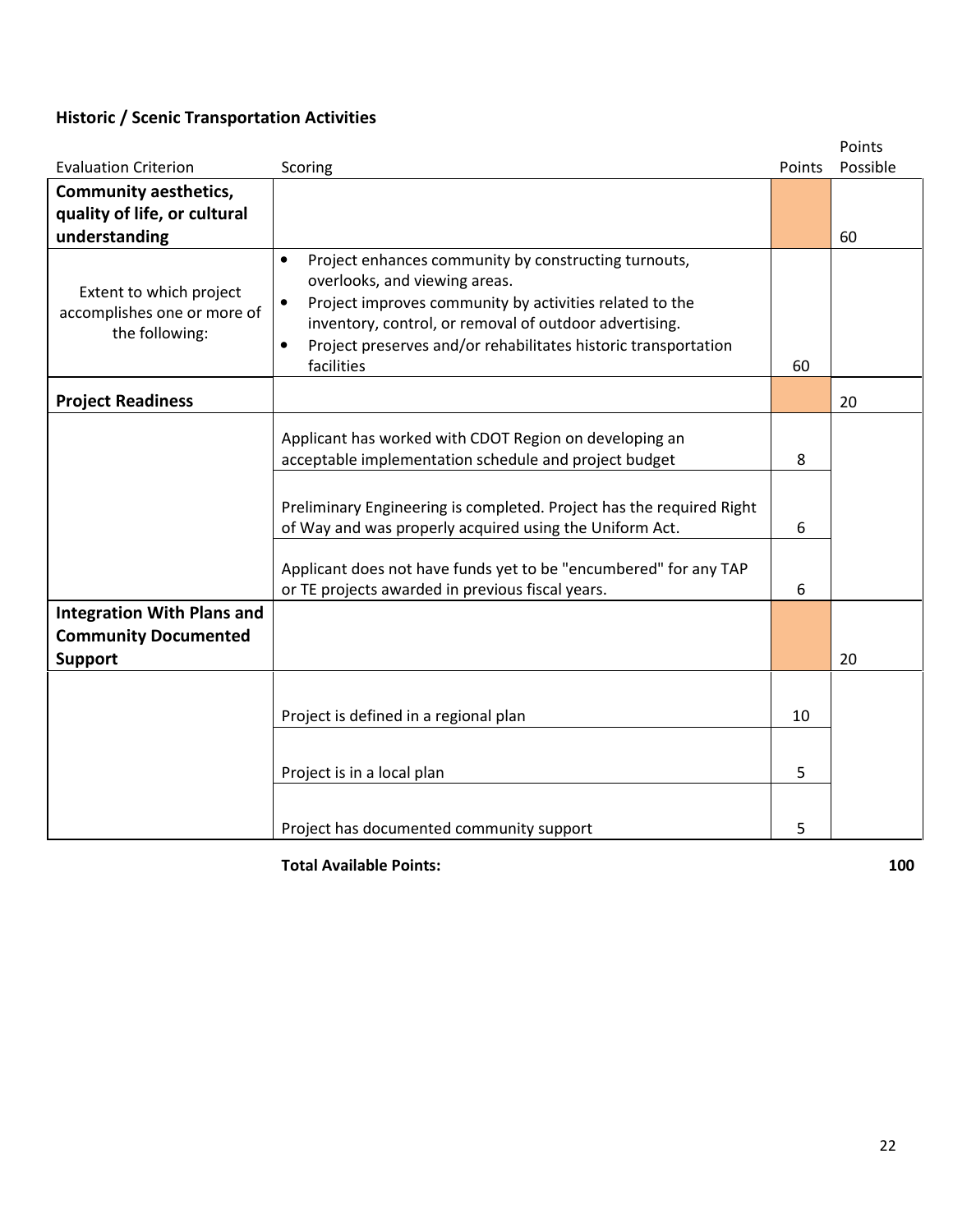## Appendix B – CDOT Region Map and TAP Contacts



#### CDOT Contacts:

| CDOT Region 1                | <b>CDOT Region 2</b>           | CDOT Region 3                        |
|------------------------------|--------------------------------|--------------------------------------|
| Danny Herrmann               | <b>Wendy Pettit</b>            | Mark Rogers                          |
| (303) 757-9946               | (719) 546-5748                 | (970) 683-6252                       |
| 2000 S. Holly Street         | 905 Erie Avenue                | 222 S. 6th Street, Room 317          |
| Denver, CO 80220             | Pueblo, CO 81001               | Grand Junction, CO 81501             |
| danny.herrmann@state.co.us   | wendy.pettit@state.co.us       | mark.rogers@state.co.us              |
|                              |                                |                                      |
| CDOT Region 4                | <b>CDOT Region 5</b>           | <b>CDOT Headquarters, DTD</b>        |
| Karen Schneiders             | Matt Muraro                    | Marissa Robinson                     |
| (970) 350-2172               | (970) 385-1433                 | $(303)$ 512-4235                     |
| 1420 2nd Street              | 3803 N. Main Avenue, Suite 300 | 4201 E. Arkansas Ave., Shumate Bldg. |
| Greeley, CO 80631            | Durango, CO 81301              | Denver, CO 80222                     |
| karen.schneiders@state.co.us | matt.muraro@state.co.us        | Marissa. Robinson@state.co.us        |
|                              |                                |                                      |